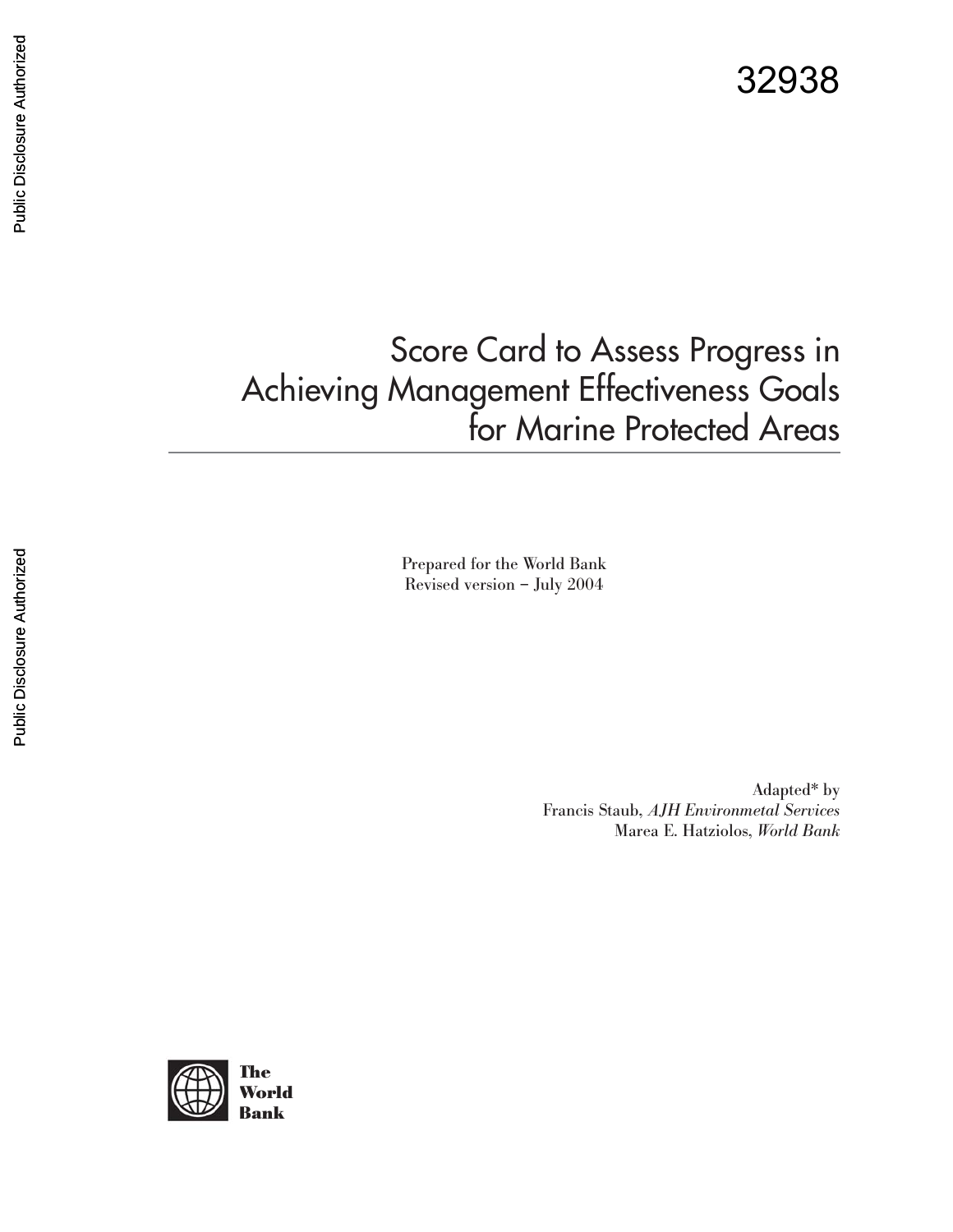Acknowledgements

The authors wish to thank the World Bank – WWF Alliance for terrestrial Protected Areas for authorizing the use and adaptation of the tool it developed in the context of "Reporting progress at protected area sites".

The authors are especially grateful to Leah Bunce of US NOAA and to the many people who commented on an earlier draft and provided useful feedback in development of the tool.

*Cover photograph credits (clockwise from left to right): Sea Lion in Galapagos National Park, Ecuador (David Bonnardeaux/World Bank ENV); Fisherman throwing net in Orango National Park, Guinea-Bissau (Peter Kristensen/World Bank LAC); Coral reef in the Pacific (Nancy Sefton/The Nature Conservancy). Aquaculture fishermen pulling in nets in Nha Trang Bay Marine Protected Area, Vietnam (Hon Mun Marine Protected Area Pilot Project).*

Contact information:

Marea E. Hatziolos *The World Bank*

*Senior Coastal and Marine Specialist Environment Department Email: mhatziolos@worldbank.org*

Francis Staub

*AJH Environmental Services Email: fstaub@environmentservices.com*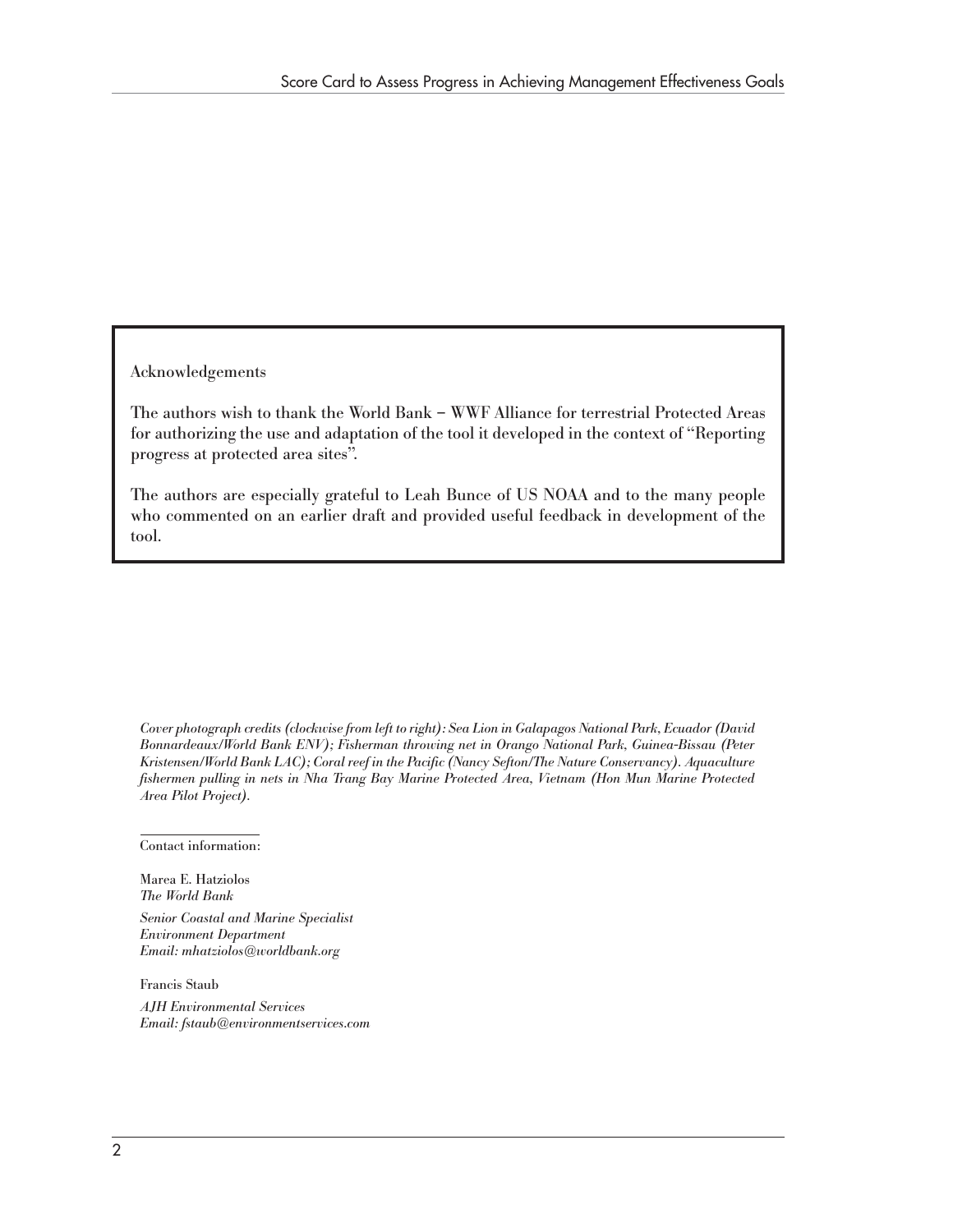### Purpose

The purpose of the Score Card is to help marine protected area managers and local stakeholders determine their progress along the management continuum. It is a short, straightforward self-assessment tool to help managers identify where they are succeeding and where they need to address gaps. Because it is intended to be completed by the MPA staff and other stakeholders, it can be a useful team building exercise.

This is a revised version from the publication released in August 2003. The major changes concern the sections on outputs and outcomes. Also, this publication is now available in Spanish and French.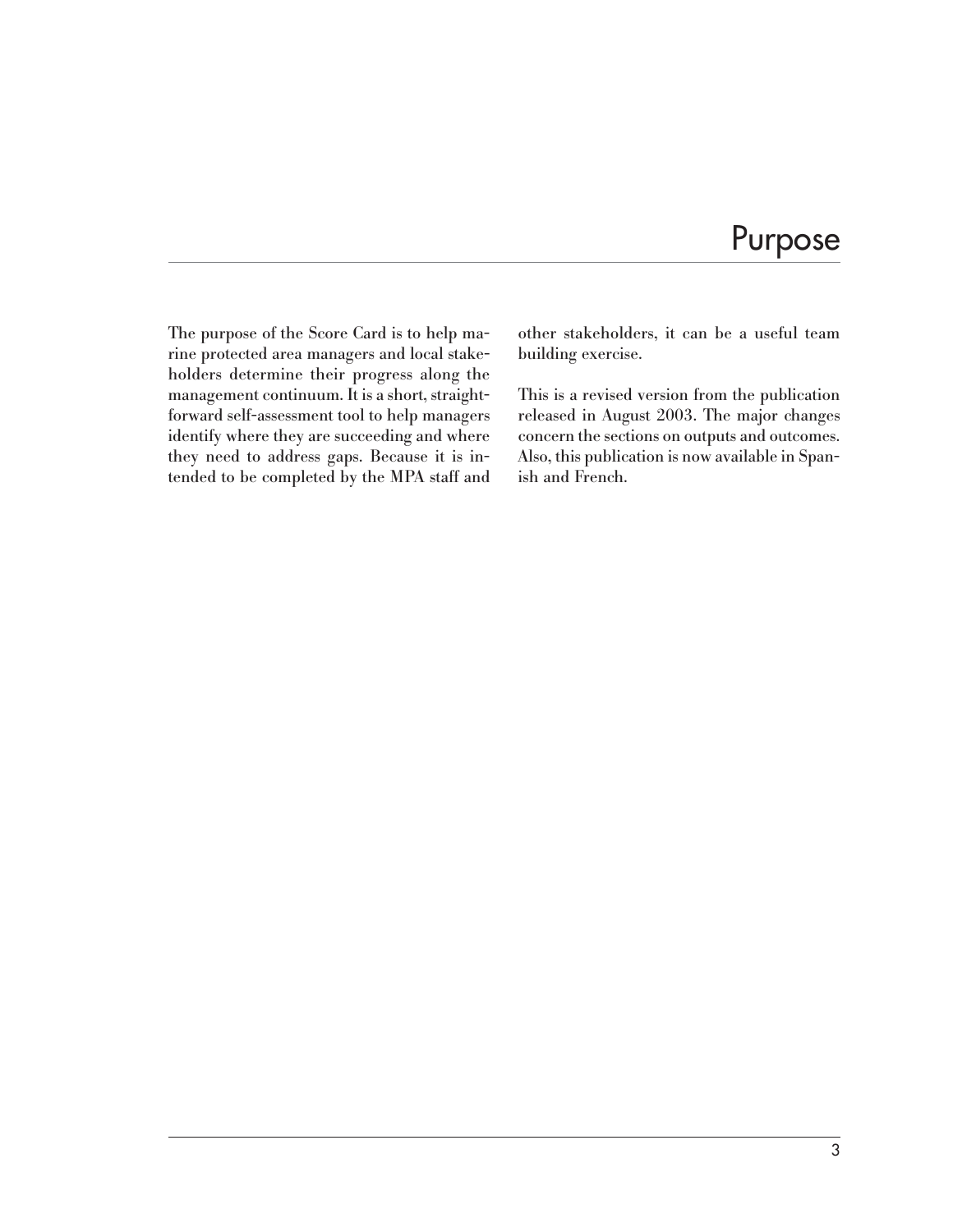## Background

The World Summit on Sustainable Development, which concluded in September 2002, adopted a series of targets on priority environmental and natural resource themes to be achieved through partnerships between developed and developing country members. One of these was for the establishment of representative networks of marine protected areas (MPAs) by 2012. Implicit in this target is the effective management of MPAs so that they achieve their conservation objectives and contribute to the larger scale ecosystem approach for managing coastal and marine resources, also embraced by the WSSD.

The development of a Score Card (SC) to be used by Marine Protected Area managers to assess their progress and to report on this in a standardized way is consistent with the WSSD target and with the reporting needs of institutions like the Word Bank. The Score Card will allow evaluating and reporting on the performance of Bank investments in marine protected areas to its shareholders and other partners, such as the GEF. It also may serve a useful tool to other practitioners and institutions involved in MPA management and is, therefore, meant to be adapted based on site and regional needs. For example, the Meso-America Barrier Reef System Project in coordination with PROARCA developed a Management Effectiveness protocol based on this Score Card, methodologies of PROARCA and on the WCPA-Marine/WWF Management effectiveness Guidelines. By pulling from these various resources, the organizations developed a protocol tailored to their needs.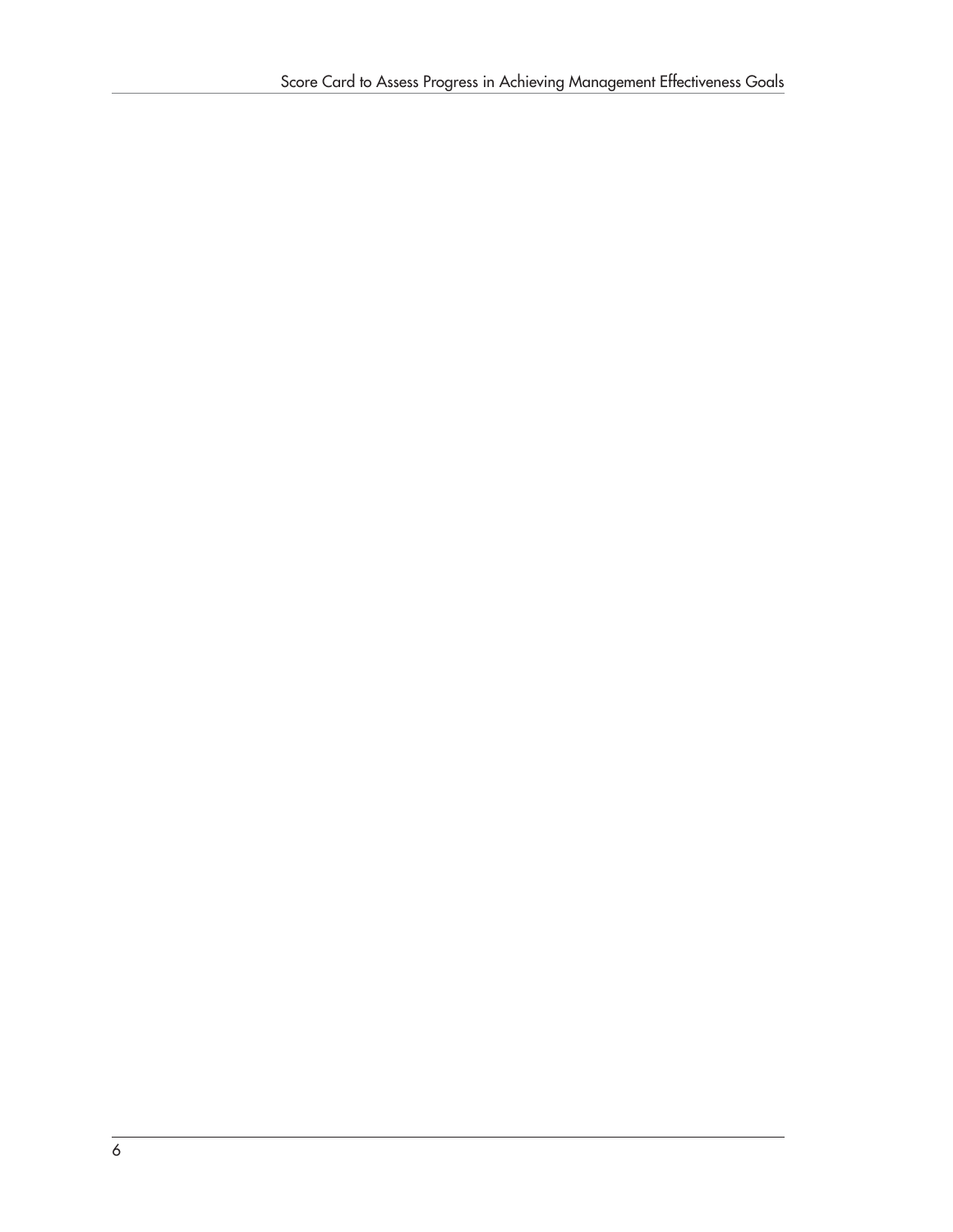## Presentation of the Score Card (SC)

The Score Card has been adapted from a tool developed by the World Bank – WWF Alliance for terrestrial Protected Areas (Stolton S. et Al. 2003) and from other tools (Hocking M. et Al. 2000 ; Mangubhai S. 2003). It is a simple site– level tracking tool to facilitate reporting on management effectiveness of MPAs. It has been built around the application of the WCPA Framework. Appendix II of the Framework document has provided its basic structure (*the WCPA framework aims both to provide some overall guidance in the development of assess-*

| <b>Elements of</b><br>evaluation | <b>Explanation</b>                                                                                                                          | Criteria that<br>are assessed                                                                                     | <b>Focus of</b><br>evaluation    |
|----------------------------------|---------------------------------------------------------------------------------------------------------------------------------------------|-------------------------------------------------------------------------------------------------------------------|----------------------------------|
| Context                          | Where are we now?<br>Assessment of importance,<br>threats and policy environment                                                            | Significance<br><b>Threats</b><br>Vulnerability<br>National context                                               | <b>Status</b>                    |
| Planning                         | Where do we want to be?<br>Assessment of protected area<br>design and planning                                                              | Protected area legislation<br>and policy<br>Protected area system design<br>Reserve design<br>Management planning | Appropriateness                  |
| Inputs                           | What do we need?<br>Assessment of resources<br>needed to carry out management                                                               | Resourcing of agency<br>Resourcing of site<br>Partners                                                            | Resources                        |
| <b>Process</b>                   | How do we go about it?<br>Assessment of the way in which<br>management is conducted                                                         | Suitability of<br>management processes                                                                            | Efficiency<br>appropriateness    |
| Output                           | What were the results?<br>Assessment of the implementation<br>of management programmes and<br>actions; delivery of products and<br>services | Results of management<br>actions<br>Services and products                                                         | Effectiveness                    |
| Outcome                          | What did we achieve?<br>Assessment of the outcomes and<br>the extent to which they achieved<br>objectives                                   | Impacts: effects of<br>management in relation<br>to objectives                                                    | Effectiveness<br>appropriateness |

#### TABLE 1 **Summary of the WCPA Framework**

Source: Hockings et al. (2000)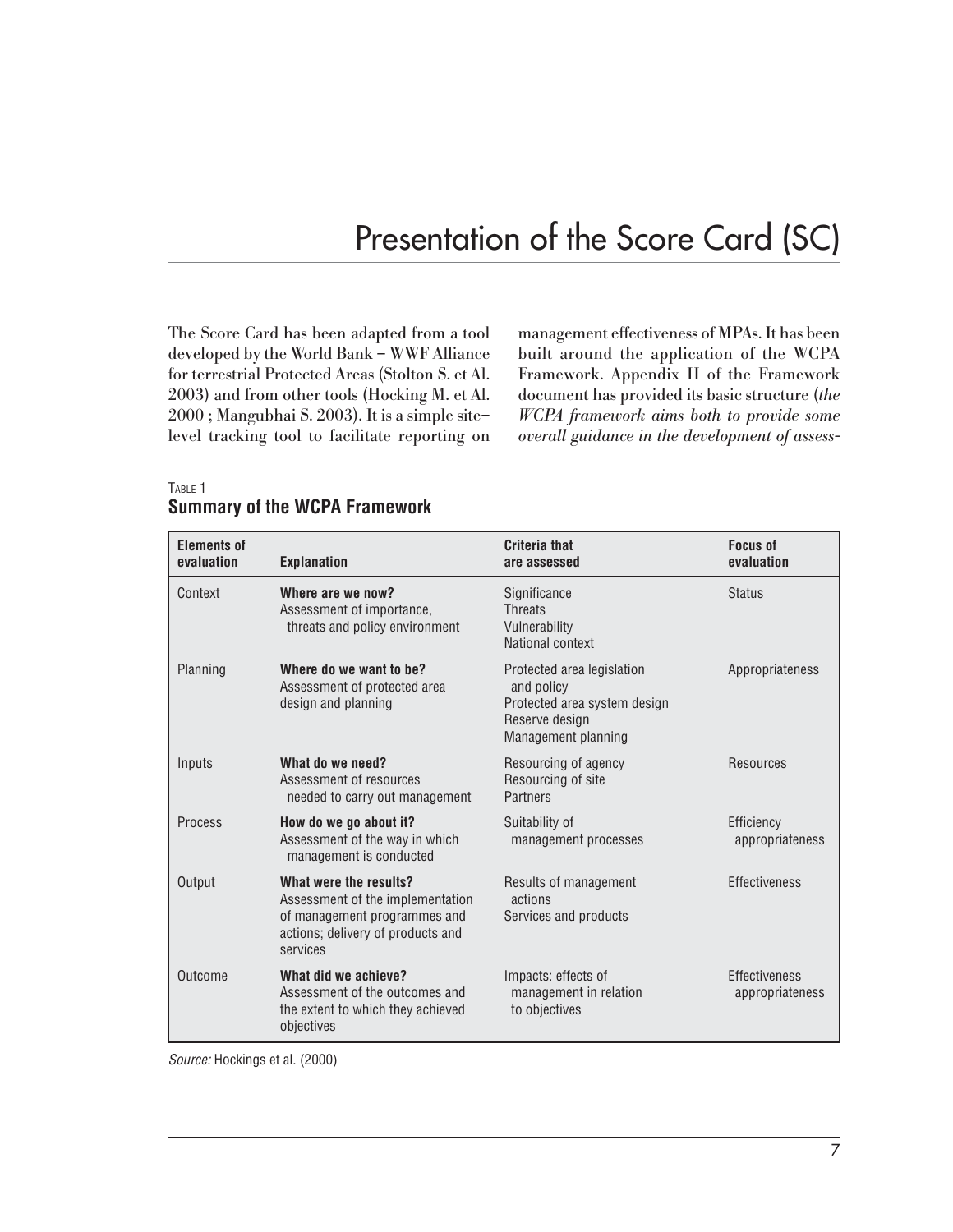*ment systems and to encourage standards for assessment and reporting*).

The WCPA Framework is based on the idea that good protected area management follows a process that has six distinct stages, or elements:

- 1. context
- 2. planning
- 3. inputs
- 4. processes
- 5. outputs
- 6. outcomes

Table 1 contains a very brief summary of the elements of the WCPA Framework and the criteria that can be assessed. The Score Card has been designed to fulfil the elements of evaluation included in the Framework.

The MPA Score Card is also available (in English, French and Spanish) online at the following web site: www.mpascorecard.net. Results may also be made available online if MPA managers are willing to share them.

### Level of detail in the assessment

Hockings et al. 2000 identified 3 possible levels of evaluation, each requiring different amounts of data collection and financial input. The Score card presented here is a level 1 assessment (see figure 2).

This type of assessment (level 1) requires little or no additional data collection and focuses on the context of the MPA along with the appropriateness of planning, inputs and processes of management. It relies largely on available date through literature searches and informed opinions of site managers and/or independent assessors, takes a short period of time and costs little. Issues are broadly covered, but depth of analysis is generally low.

#### FIGURE 2 **Three levels of assessment**



Source: Hockings et al. (2000).

<sup>1</sup> For a copy of the WPCA Framework or a more detailed summary please visit the WCPA web–site at: www.iucn.org/themes/wcpa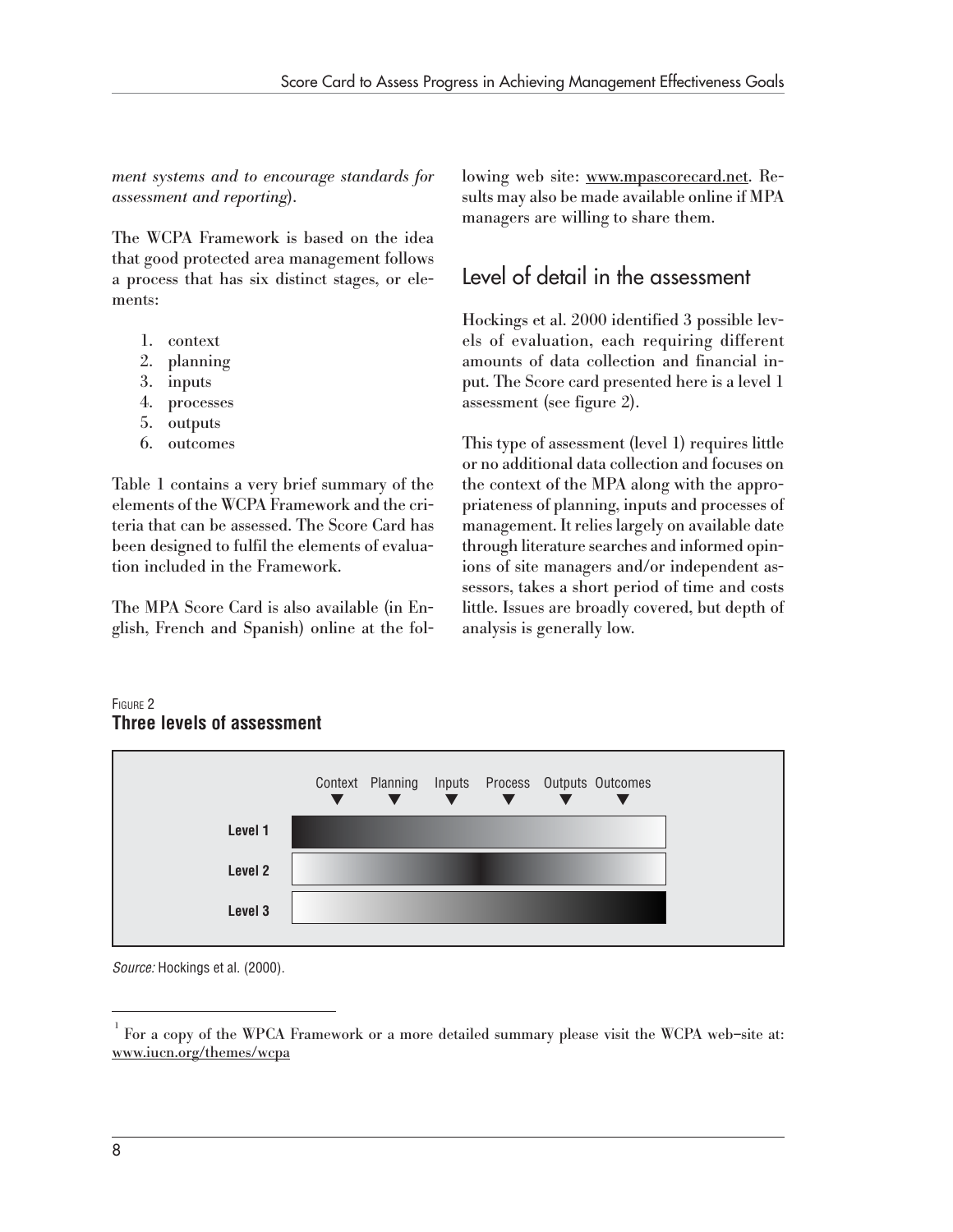This approach is useful for prioritization of issues and improving the management process, but tells you little about the achievement of management objectives. Evaluating outcomes and achievement of management objectives will require an independent evaluation or other more in depth assessment tool (*such as the WCPA-Marine/WWF Management Effectiveness Guidelines available at http:// effectivempa.noaa.gov).*

### Limitations and disclaimer

The Score Card is aimed at helping managers report progress on management effectiveness from a given baseline. It should not replace more thorough methods of assessment for the purposes of adaptive management (In annex 1, you will find a list of useful references to address the latter.) The Scorecard tool has been adapted / developed to provide a quick overview of the initial state of management efforts and subsequent progress, over a period of years, in improving the effectiveness of management in a given marine protected area. The Scorecard is designed to be filled in by the manager or other relevant site staff.

The tool does not allow a detailed evaluation of outcomes, but rather serves to provide a quick overview of the status of management steps identified in the WCPA Protected Area Management Framework, up to and including outputs.

The whole concept of "scoring" progress is fraught with difficulties and possibilities for distortion. The current system assumes, for example, that all the questions cover issues of equal weight, whereas this is not necessarily the case. Accuracy might be improved by weighting the various scores, although this would provide additional challenges in deciding differing weightings. In the current version a simple scoring system is maintained, but the limitations of this approach should be recognized.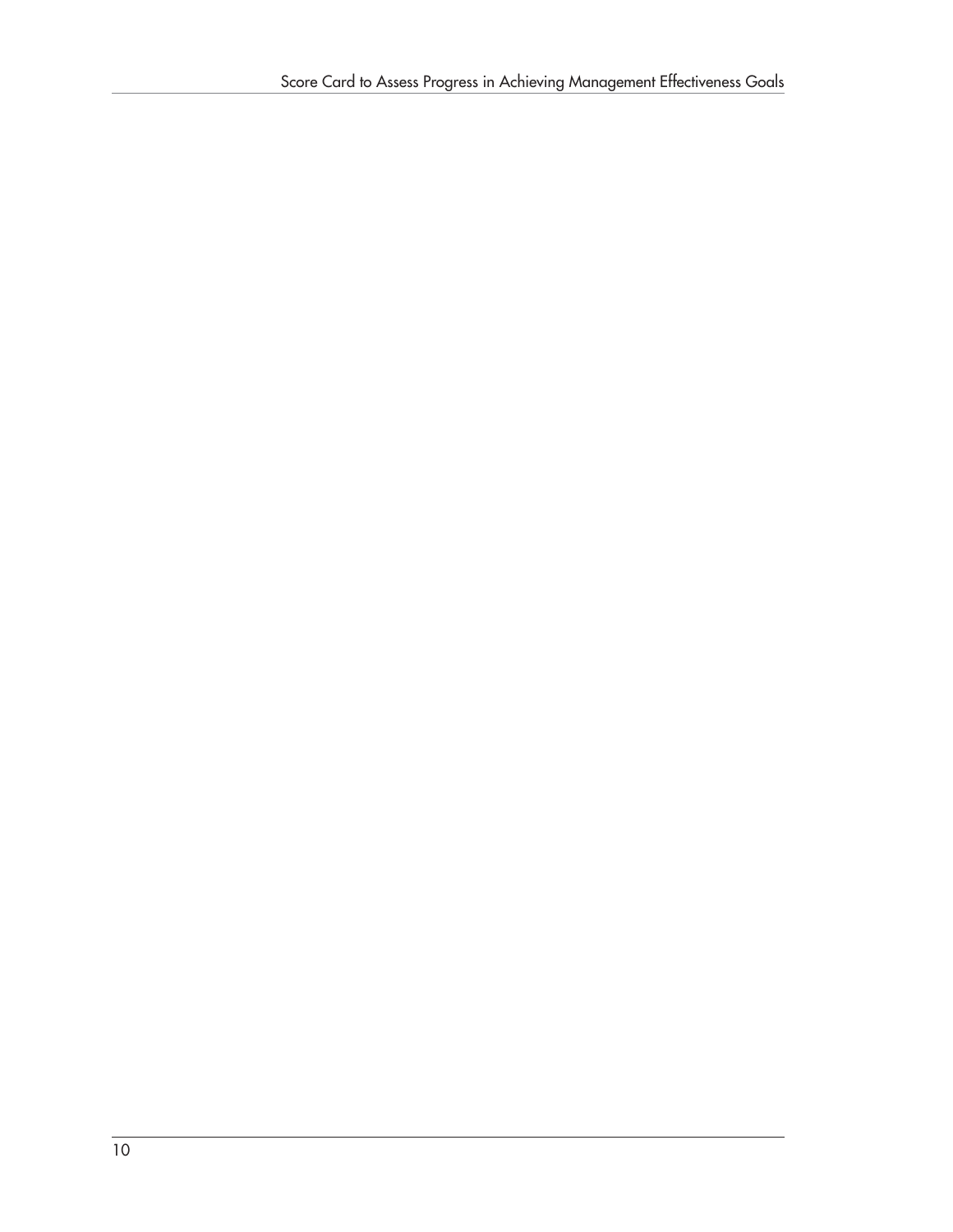## Guidance notes for using the Score Card

The MPA Score Card has many uses as an orientation tool to help managers of new protected areas scope out issues to be addressed in establishing an effective MPA, or as a tracking tool to provide managers with a sense of "where they are" along the management continuum. It also serves as a user-friendly reporting tool on MPA status based on information largely already collected without any additional field level research.

The Score Card should be completed by marine protected area staff and, ideally, local stakeholders to validate the scoring. It is designed to be completed within a relatively short period, such as during a staff meeting or other routine meeting, by referencing available reports or datasets.

### Description of forms

Two forms need to be completed:

• Datasheet

The datasheet provides key information on the site, its characteristics and management objectives.

- Assessment Form The assessment form includes distinct sections, all of which should be completed.
	- o *Questions and scores* The main part of the assessment form is a series of questions grouped by man-

agement stage or element (i.e. context, planning, inputs, processes, outputs, outcomes). Each question should normally be ranked between 0 (low) and 3 (high) based on level of performance. A series of answers is provided for each question to help assessors determine the appropriate ranking.

Questions that are not relevant to a particular marine protected area should be omitted, with a reason given in the comments section.

This is, inevitably, an approximate process and there will be situations in which none of the four alternative answers appears to fit conditions in the protected area very precisely. We suggest that users choose the answer that is nearest and use the comments section to elaborate.

#### o Comments

The comments box allows qualitative judgements to be justified by explaining why they were made (this could range from personal opinion, a reference document, monitoring results or external studies and assessments – the point being to give anyone reading the report an idea of why the assessment was made).

In this section we also suggest that respondents add any useful information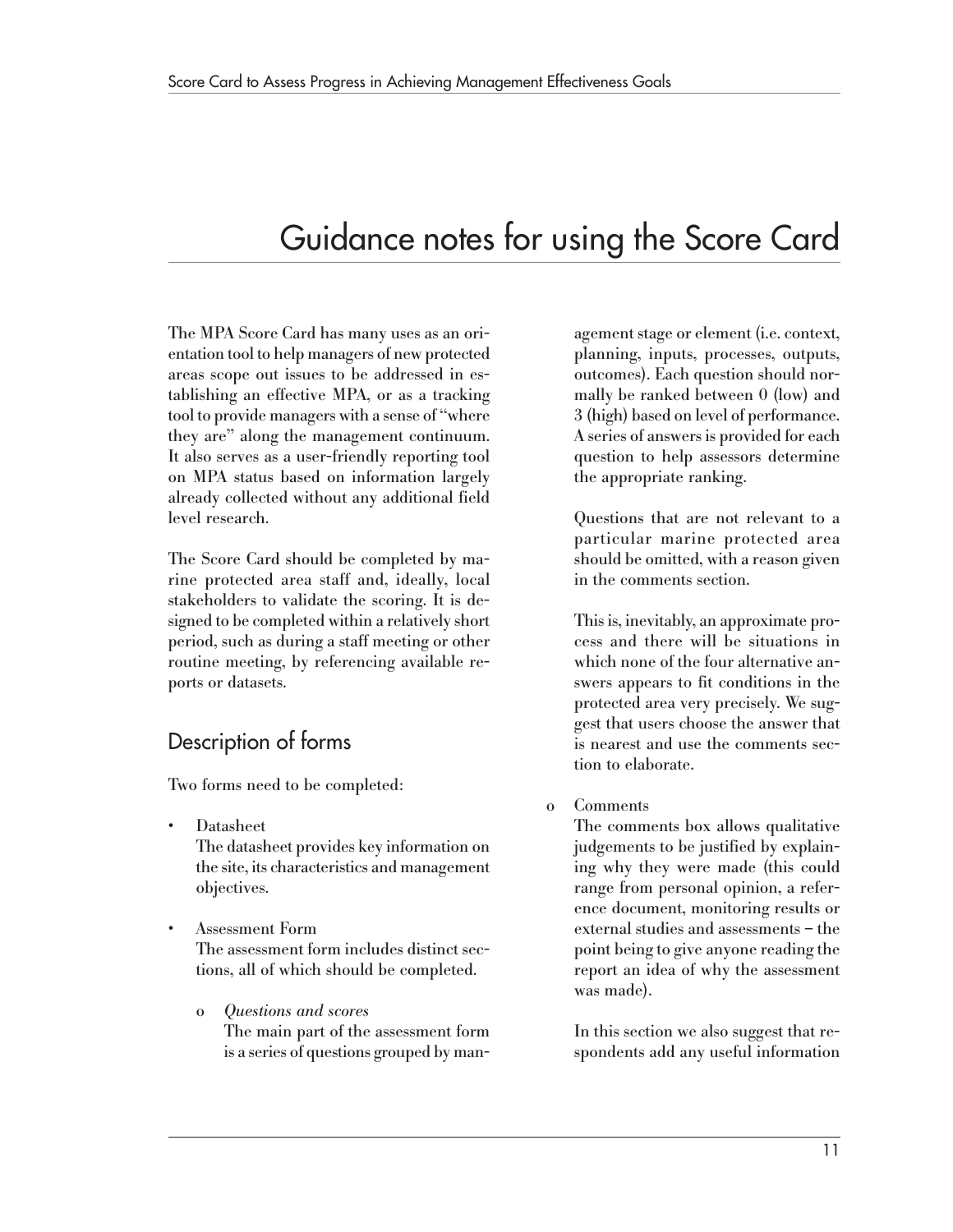that should be shared with other MPA managers (for example good practices or successful activities).

#### Final Score

Users will have a score for each of the six elements of evaluation and a final score after completing the assessment form. If some questions are not scored (e.g., not relevant), the maximum score should be changed to an adjusted score (maximum possible score minus points for question that are not applicable). Your final score will be a percentage of your score over the adjusted maximum score.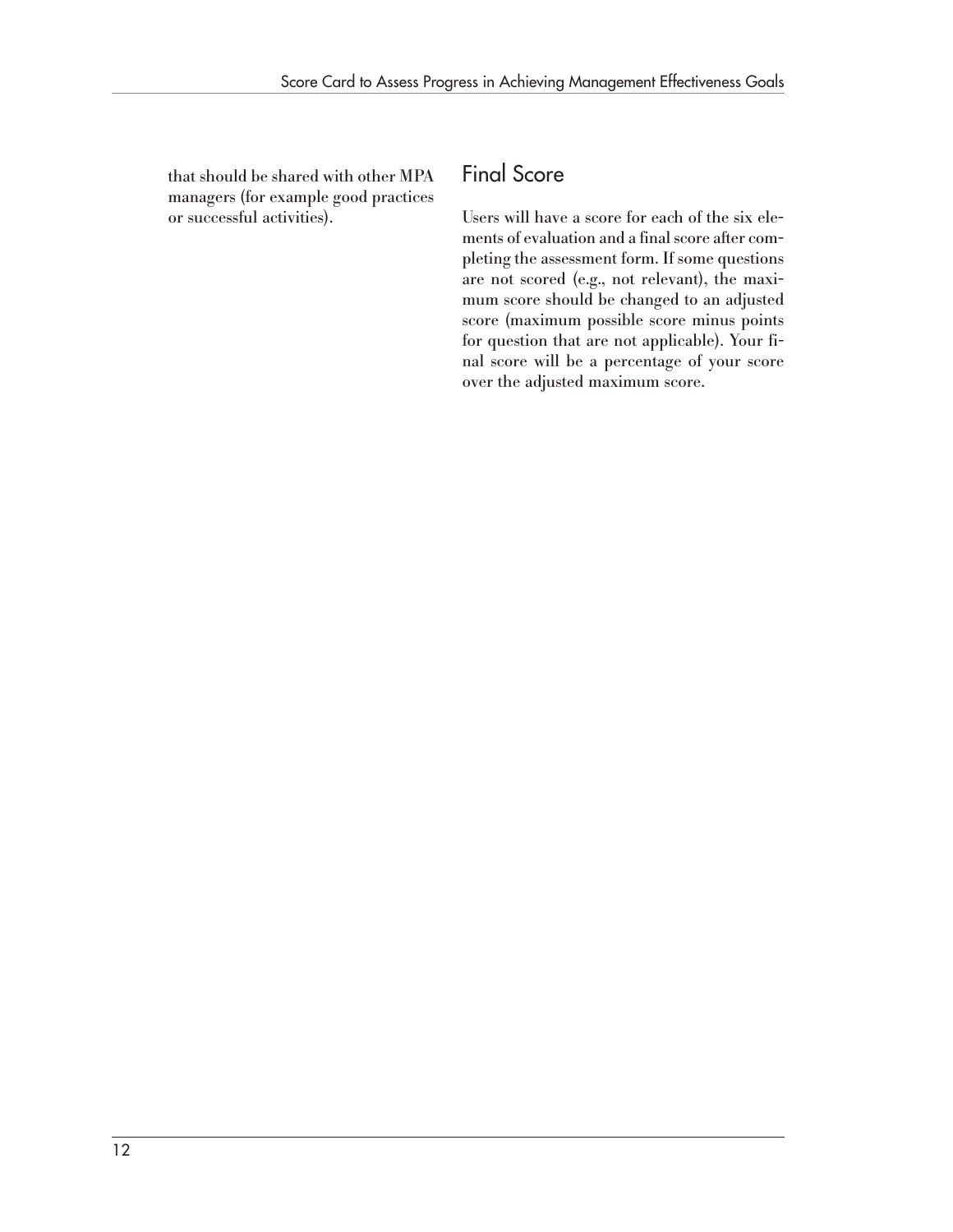# 1. Data sheet

| Name of marine protected area:                                                                                 |             |                |             |
|----------------------------------------------------------------------------------------------------------------|-------------|----------------|-------------|
| Location of marine protected area (country and,                                                                |             |                |             |
| if possible, map reference):                                                                                   |             |                |             |
| Date MPA was established:                                                                                      | Agreed:     | Gazetted:      |             |
| Ownership details (i.e. owner, tenure rights etc):                                                             |             |                |             |
| <b>Management Authority:</b>                                                                                   |             |                |             |
| Contact information and web site (if any):                                                                     |             |                |             |
| Size of marine protected area (ha):                                                                            |             |                |             |
| Percent of MPA that is terrestrial $(0/6)$ :                                                                   |             |                |             |
| Number of staff:<br>Permanent:                                                                                 | Temporary:  | Volunteers:    |             |
| Annual budget:                                                                                                 |             |                |             |
| Designations (IUCN category, World Heritage, Ramsar, etc):                                                     |             |                |             |
| Reasons for designation:                                                                                       |             |                |             |
| The MPA is part of a larger management zoning plan:                                                            |             | $\Box$ Yes     | $\Box$ No   |
| Brief details of World Bank funded project or projects in MPA:                                                 |             |                |             |
| Brief Description of the primary habitats represented in the MPA                                               |             |                |             |
| (reef, seagrass, mangrove, lagoon, estuary):                                                                   |             |                |             |
| Habitat 1:                                                                                                     |             |                |             |
| Habitat 2:                                                                                                     |             |                |             |
| Two primary marine protected area objectives:                                                                  |             |                |             |
| Objective 1:                                                                                                   |             |                |             |
| Objective 2:                                                                                                   |             |                |             |
| Two most important threats to the MPA (and reasons why):                                                       |             |                |             |
| Threat 1:                                                                                                      |             |                |             |
| Threat 2:                                                                                                      |             |                |             |
| Top two critical management activities:                                                                        |             |                |             |
| Activity 1:                                                                                                    |             |                |             |
| Activity 2:                                                                                                    |             |                |             |
| Top 4 stakeholder groups:                                                                                      |             |                |             |
| Stakeholder group 1:                                                                                           |             |                |             |
| Stakeholder group 2:                                                                                           |             |                |             |
| Stakeholder group 3:                                                                                           |             |                |             |
| Stakeholder group 4:                                                                                           |             |                |             |
| Resources conditions:                                                                                          | $\Box$ poor | $\Box$ average | $\Box$ good |
| Date assessment was carried out:                                                                               |             |                |             |
| Name/s of assessor: Name/s of assessor:                                                                        |             |                |             |
| Role (position) :                                                                                              |             |                |             |
| Contact information: Note that the contract of the contract of the contract of the contract of the contract of |             |                |             |
|                                                                                                                |             |                |             |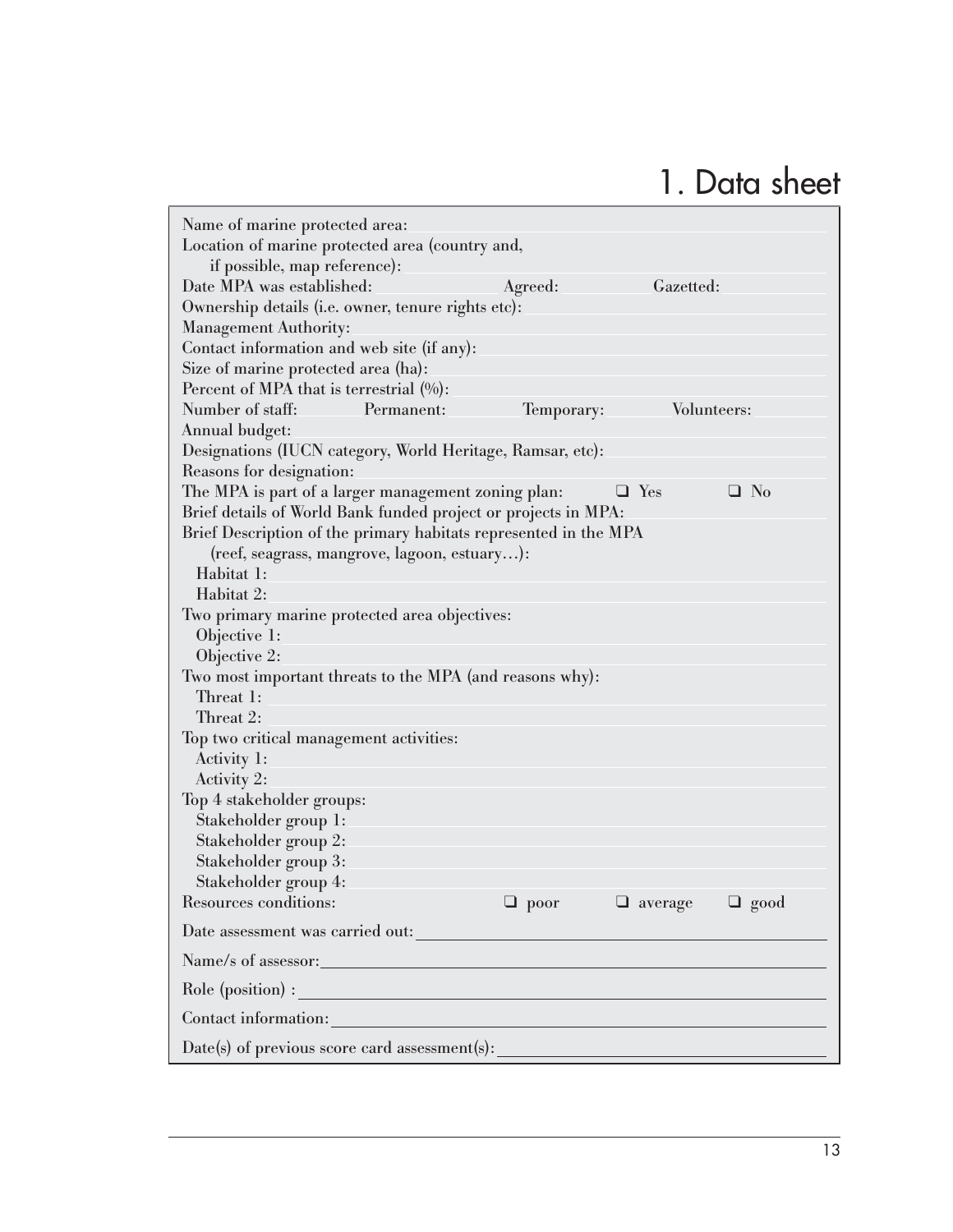| 14 | A. Context: W                                                                                                                                                    |                |                      | here are we now? Assessment of important threats and the policy environment |
|----|------------------------------------------------------------------------------------------------------------------------------------------------------------------|----------------|----------------------|-----------------------------------------------------------------------------|
|    | 1. Legal status - Does the marine protected area have legal status?<br>Note: see fourth option for private reserves                                              |                | <b>Score</b><br>Your | <b>Comments</b>                                                             |
|    | The marine protected area is not gazetted                                                                                                                        | $\circ$        |                      |                                                                             |
|    | The government has agreed that the marine protected area should<br>be gazetted but the process has not yet begun                                                 |                |                      |                                                                             |
|    | The marine protected area is in the process of being gazetted but<br>the process is still incomplete                                                             | 2              |                      |                                                                             |
|    | The marine protected area has been legally gazetted (or in the case<br>of private reserves is owned by a trust or similar)                                       | က              |                      |                                                                             |
|    | <b>Additional Point</b>                                                                                                                                          |                |                      |                                                                             |
|    | a. The MPA has received national and/or international recognition<br>for its importance (in the comments column, describe the<br>recognition in detail)          | $\overline{+}$ |                      |                                                                             |
|    | ions - Are unsustainable human<br>activities (e.g. poaching) controlled?<br>2. Marine protected area regulati                                                    |                | Score<br>Your        | <b>Comments</b>                                                             |
|    | There are no mechanisms for controlling unsustainable human<br>activities in the marine protected area                                                           | $\circ$        |                      |                                                                             |
|    | Mechanisms for controlling unsustainable human activities in the<br>marine protected area exist but there are major problems in<br>implementing them effectively |                |                      |                                                                             |
|    | marine protected area exist but there are some problems ineffectively<br>Mechanisms for controlling unsustainable human activities in the<br>implementing them   | $\sim$         |                      |                                                                             |
|    | e being effectively implemented<br>Mechanisms for controlling unsustainable human activities in the<br>marine protected area exist and ar                        | S              |                      |                                                                             |
|    |                                                                                                                                                                  |                |                      |                                                                             |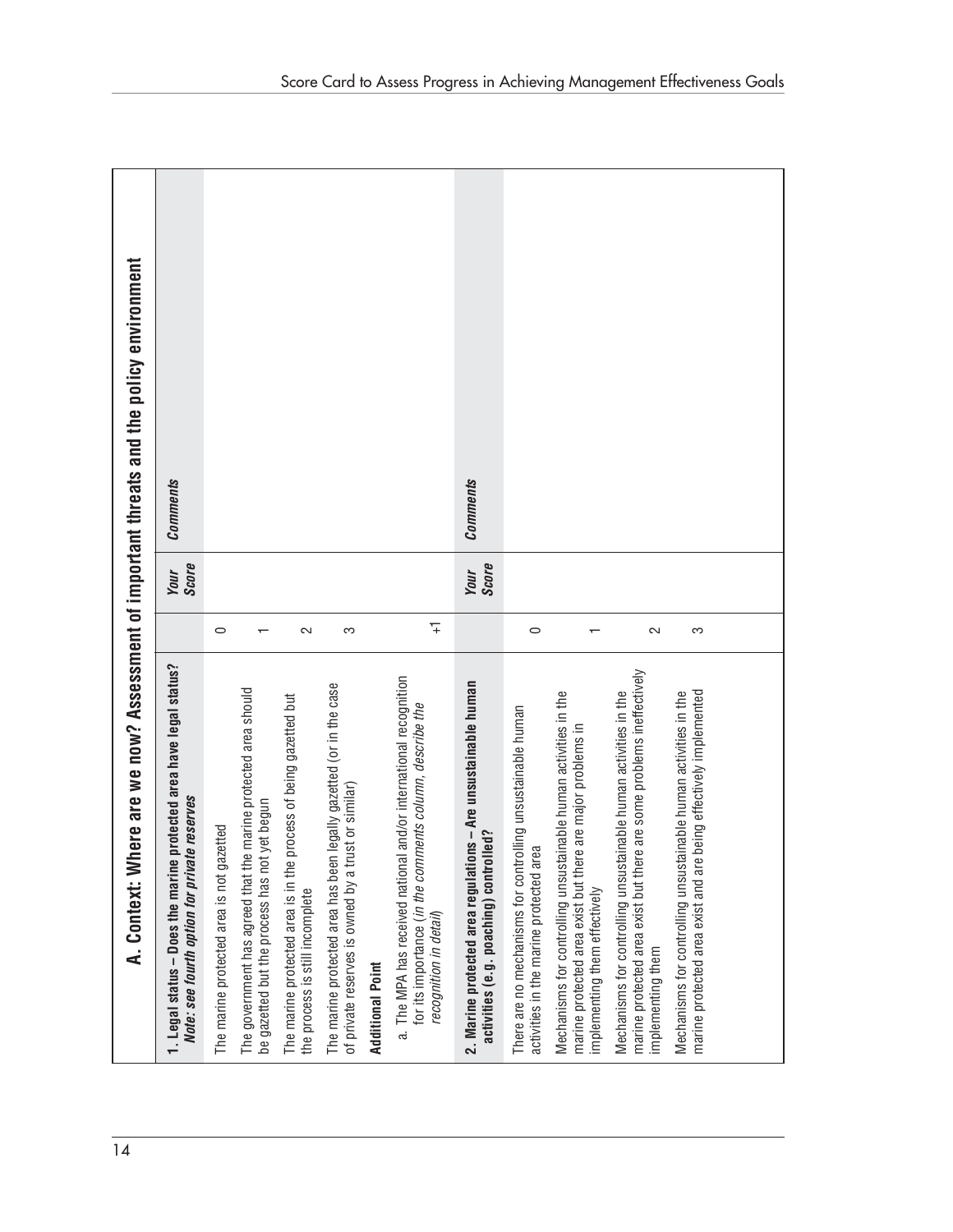| 3. Law enforcement - Can staff sufficiently enforce marine<br>protected area rules?                                                                                |                | Score<br>Your        | Comments        |
|--------------------------------------------------------------------------------------------------------------------------------------------------------------------|----------------|----------------------|-----------------|
| The staff have no effective capacity/resources to enforce marine<br>protected area legislation and regulations                                                     | $\circ$        |                      |                 |
| marine protected area legislation and regulations (e.g. lack of skills<br>There are major deficiencies in staff capacity/resources to enforce<br>no patrol budget) |                |                      |                 |
| lations but some deficiencies remain<br>The staff have acceptable capacity/resources to enforce marine<br>protected area legislation and regu                      | $\sim$         |                      |                 |
| The staff have excellent capacity/resources to enforce marine protected<br>area legislation and regulations                                                        | S              |                      |                 |
| <b>Additional Points</b>                                                                                                                                           |                |                      |                 |
| of control (e.g., volunteers, national<br>a. There are additional sources<br>services, local communities)                                                          | $\overline{+}$ |                      |                 |
| b. Infractions are regularly prosecuted and fines levied                                                                                                           | $\mp$          |                      |                 |
| 4. Marine protected area boundary demarcation - Are the<br>boundaries known and demarcated?                                                                        |                | <b>Score</b><br>Your | <b>Comments</b> |
| The boundaries of the marine protected area are not known by the<br>management authority or other stakeholders                                                     | $\circ$        |                      |                 |
| The boundary of the marine protected area is known by authority but<br>is not known by other stakeholders                                                          |                |                      |                 |
| management authority and other but is not appropriately demarcated<br>The boundary of the marine protected area is known by both the                               | 2              |                      |                 |
| olders and is appropriately<br>The boundary of the marine protected area is known by the<br>management authority and stakeh<br>demarcated                          | S              |                      |                 |
|                                                                                                                                                                    |                |                      |                 |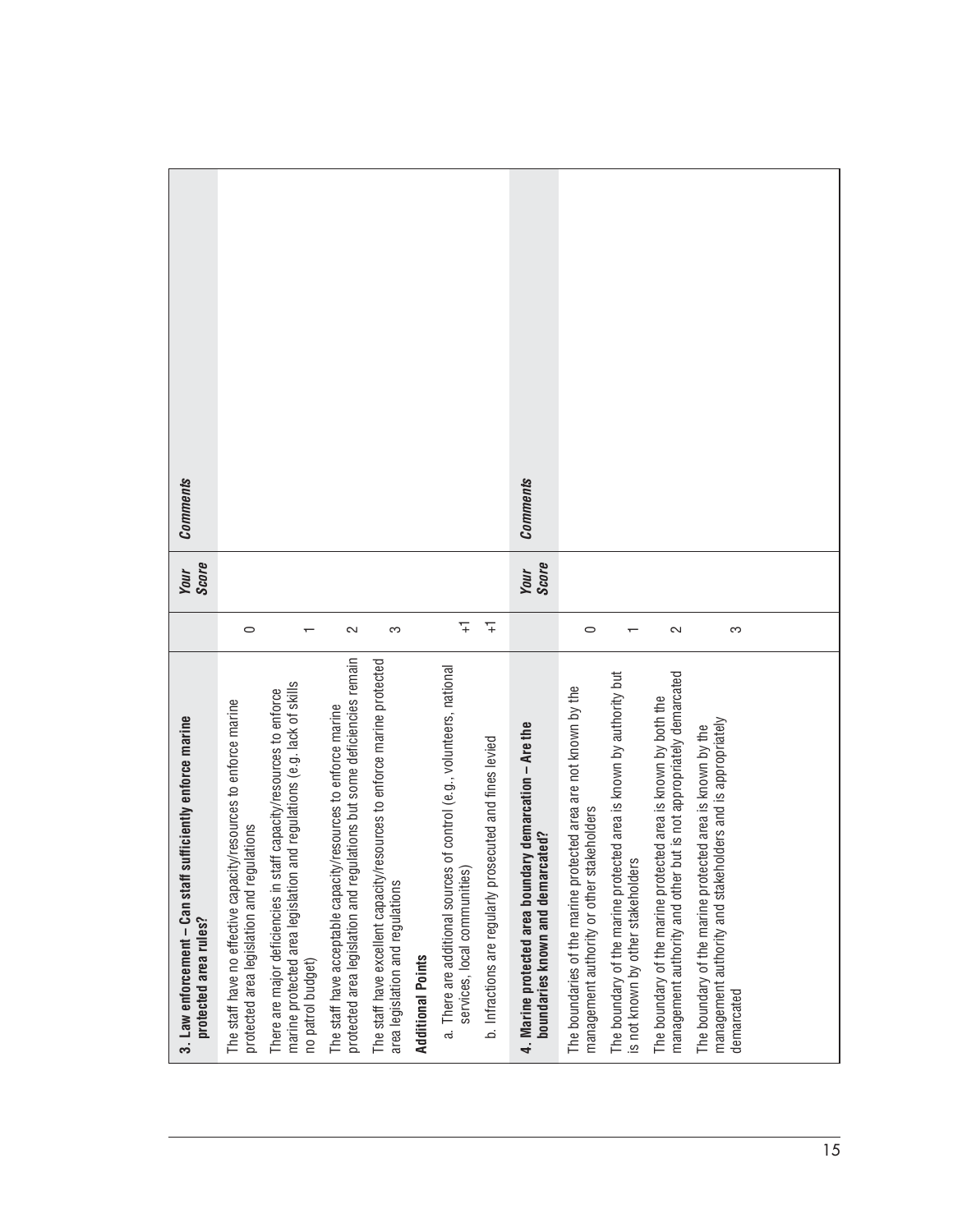**Comments Your Comments Comments Your Comments Your**<br>Score **Your**<br>Score  **Is the MPA part of a larger coastal management plan? Score manage the area? Score**  $\overline{+}$  $\overline{+}$  $\circ$  $\leftarrow$  $\sim$ က larger marine ecosystem functions  $\begin{array}{|c|c|c|}\hline & +1\end{array}$ the range of bio-geographic variation in a marine eco-region  $\quad$  +1  $\quad$  $\circ$  $\overline{ }$  $\sim$ က coastal management plan 0 a larger coastal management plan but the process is still incomplete  $\quad \parallel \quad 2$ The marine protected area is part of a larger coastal management plan  $\quad$  3 protected area  $0$ work is not being maintained  $2$ planning and decision-making  $3$ coastal management plan but the process has not yet begun  $\,$  1  $\,$ sufficient to support planning and decision making  $\parallel$  1 b. The MPA is part of a network of MPAs which collectively represent b. The MPA is part of a network of MPAs which collectively represent The marine protected area is part of a larger coastal management plan a. The MPA is part of a network of MPAs which collectively sustain a. The MPA is part of a network of MPAs which collectively sustain a larger coastal management plan but the process is still incomplete conditions associated with the marine protected area is sufficient for conditions associated with the marine protected area is sufficient for The marine protected area is in the process of being integrated into socio-cultural and economic conditions associated with the marine 5. Integration of the MPA in a larger coastal management plan-The marine protected area is in the process of being integrated into socio-cultural and economic conditions associated with the marine 16 **5. Integration of the MPA in a larger coastal management plan –** There is no discussion about the integration of the MPA in a larger There is no discussion about the integration of the MPA in a larger the range of bio-geographic variation in a marine eco-region There is some discussions about the integration of the MPA into conditions associated with the MPA is sufficient for key areas of<br>planning and decision-making There is some discussions about the integration of the MPA into key areas of planning/decision making but the necessary survey key areas of planning/decision making but the necessary survey conditions associated with the MPA is sufficient for key areas of Information on the biophysical, socio-cultural and economic Information on the biophysical, socio-cultural and economic coastal management plan but the process has not yet begun Information on the biophysical, socio-cultural and economic Information on the biophysical, socio-cultural and economic Information on the biophysical, socio-cultural and economic Information on the biophysical, socio-cultural and economic There is little or no information available on the biophysical, There is little or no information available on the biophysical, conditions associated with the marine protected area is not Is the MPA part of a larger coastal management plan? conditions associated with the marine protected area is not 6. Resource inventory - Is there enough information to **6. Resource inventory – Is there enough information to** sufficient to support planning and decision making larger marine ecosystem functions work is not being maintained coastal management plan manage the area? **Additional Points Additional Points** protected area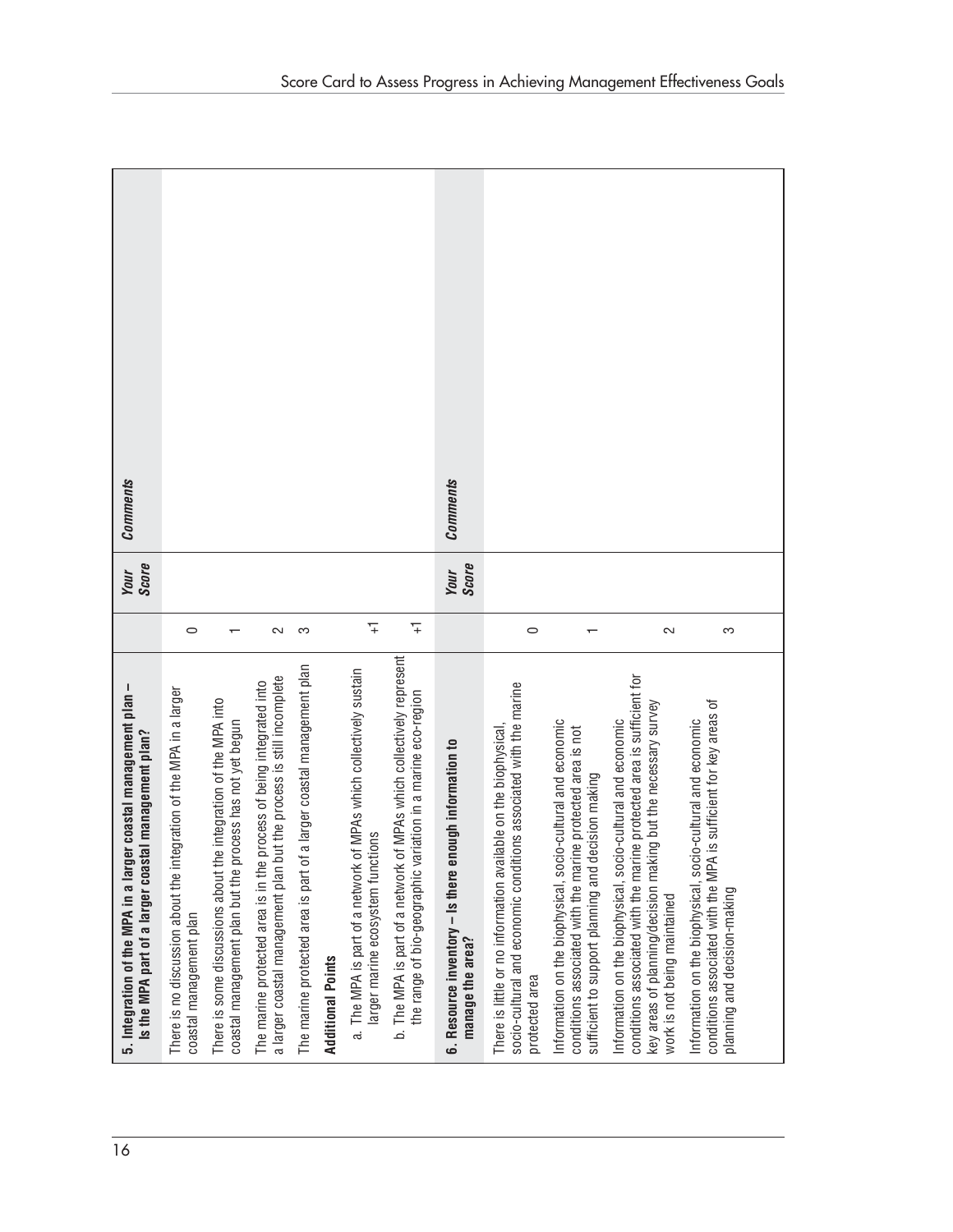| 7. Stakeholder awareness and concern - Are stakeholders aware<br>and concerned about marine resource conditions and threats?         |         | Score<br>Your        | <b>Comments</b> (list the stakeholders involved)                               |
|--------------------------------------------------------------------------------------------------------------------------------------|---------|----------------------|--------------------------------------------------------------------------------|
| e aware or concerned about the<br>marine resource conditions, and threats and management efforts<br>Less than 25% of stakeholders an | $\circ$ |                      |                                                                                |
| Approximately 25% - 50% of stakeholders are aware or concerned<br>about the marine resource conditions and threats                   |         |                      |                                                                                |
| Approximately 50%-75% of stakeholders are aware or concerned<br>about the marine resource conditions and threats                     | 2       |                      |                                                                                |
| Over 75% of stakeholders are aware or concerned about the marine<br>resource conditions and threats                                  | S       |                      |                                                                                |
| TOTAL for Context (A):                                                                                                               |         | 26 or adjusted score |                                                                                |
| Planning – W<br>ക്                                                                                                                   |         |                      | here do we want to be? Assessment of marine protected area design and planning |
| 8. Marine protected area objectives – Have objectives<br>been agreed?                                                                |         | Score<br>Your        | <b>Comments</b>                                                                |
| No firm objectives have been agreed for the marine protected area                                                                    | $\circ$ |                      |                                                                                |
| reed objectives<br>The marine protected area has ago                                                                                 |         |                      |                                                                                |
| reed objectives but these are only<br>The marine protected area has ago<br>partially implemented                                     | $\sim$  |                      |                                                                                |
| reed objectives and is managed to<br>The marine protected area has ago<br>meet these objectives                                      | က       |                      |                                                                                |
| management plan and is it<br>9. Management plan - Is there a<br>being implemented?                                                   |         | <b>Score</b><br>Your | <b>Comments</b>                                                                |
| the marine protected area<br>There is no management plan for                                                                         | $\circ$ |                      |                                                                                |
| A management plan is being prepared or has been prepared but is<br>not being implemented                                             |         |                      |                                                                                |
| ists but it is only being partially<br>An approved management plan ex<br>implemented                                                 | 2       |                      |                                                                                |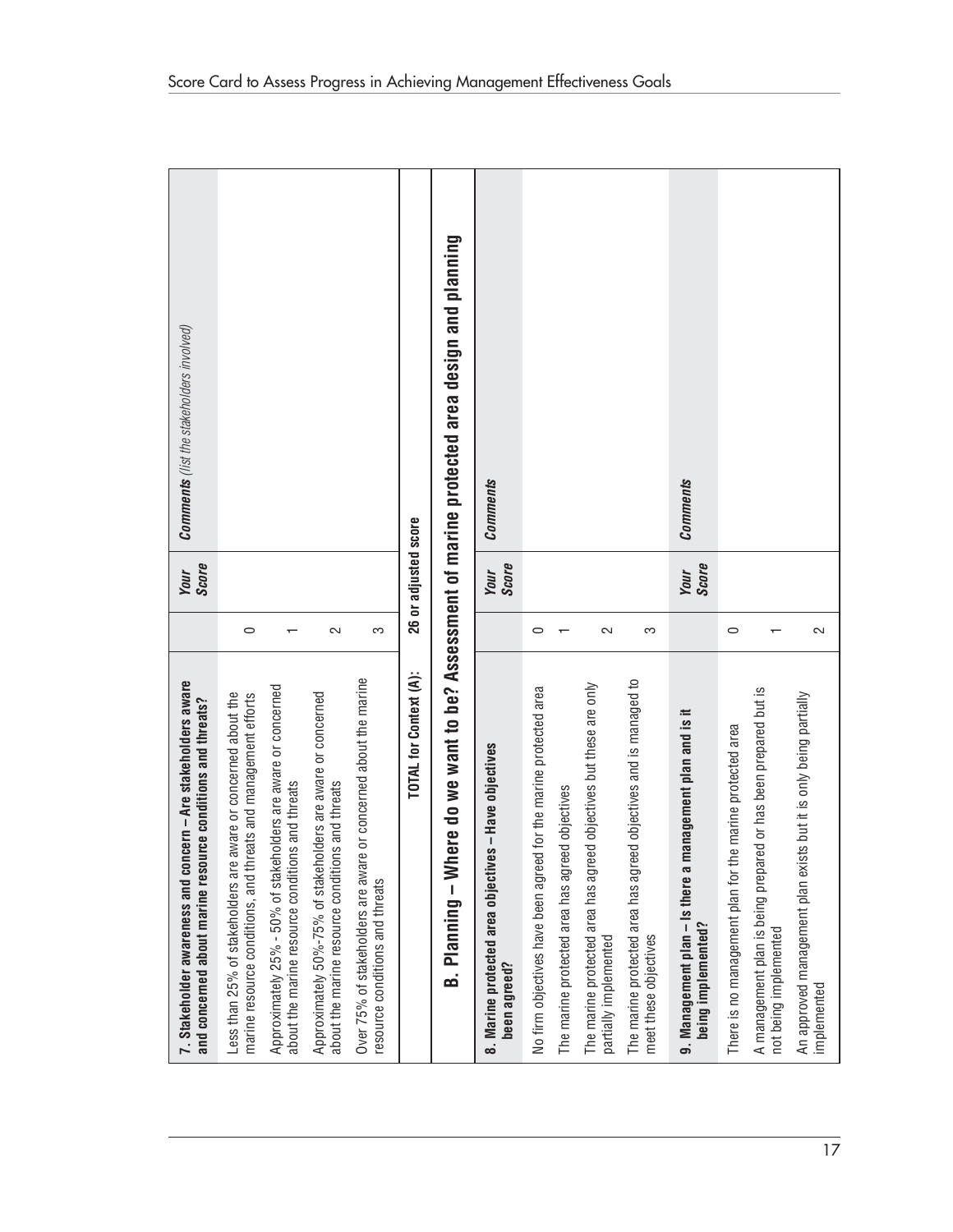|                                                                                                                                                                                                                                                                                     |                                                                                                                                                                                                                                                      |                                                                                                                                                                                                                                            |                                                                                                                                          |                                                                                 | What do we need? Assessment of resources needed to carry out management<br>14 or adjusted score | <b>Comments</b><br><b>Score</b><br>Your                                               |                                                                                  |                                                                                                                                                                                 |
|-------------------------------------------------------------------------------------------------------------------------------------------------------------------------------------------------------------------------------------------------------------------------------------|------------------------------------------------------------------------------------------------------------------------------------------------------------------------------------------------------------------------------------------------------|--------------------------------------------------------------------------------------------------------------------------------------------------------------------------------------------------------------------------------------------|------------------------------------------------------------------------------------------------------------------------------------------|---------------------------------------------------------------------------------|-------------------------------------------------------------------------------------------------|---------------------------------------------------------------------------------------|----------------------------------------------------------------------------------|---------------------------------------------------------------------------------------------------------------------------------------------------------------------------------|
| $\overline{+}$<br>$\overline{+}$<br>S                                                                                                                                                                                                                                               | $\overline{+}$<br>7                                                                                                                                                                                                                                  | $\overline{+}$                                                                                                                                                                                                                             | $\overline{+}$<br>7                                                                                                                      | $\overline{+}$                                                                  |                                                                                                 |                                                                                       | $\circ$                                                                          | $\sim$                                                                                                                                                                          |
| An approved management plan exists and is being implemented<br>b. The planning process allows adequate opportunity for key<br>a. There is also a long term master plan (at least 5 years)<br>stakeholders to influence the management plan<br><b>Additional Points for Planning</b> | various ethnic, religious and user groups as well as representation<br>d. The socioeconomic impacts of decisions are considered in the<br>udes representation from the<br>c. Stakeholder participation incl<br>from both genders<br>planning process | f. There is an established schedule and process for periodic review<br>e. The local culture, including traditional practices, social systems,<br>cultural features, historic sites and monuments, is considered<br>in the planning process | g. The results of monitoring, research and evaluation are<br>and updating of the management plan<br>routinely incorporated into planning | h. Management plan is tied to the development and enforcement<br>of regulations | TOTAL for Planning (B):<br>$C.$ Inputs $-$                                                      | 10. Research – Is there a program of management-oriented survey<br>and research work? | There is no survey or research work taking place in the marine<br>protected area | There is considerable survey and research work but it is not directed<br>towards the needs of marine protected area management<br>There is some ad hoc survey and research work |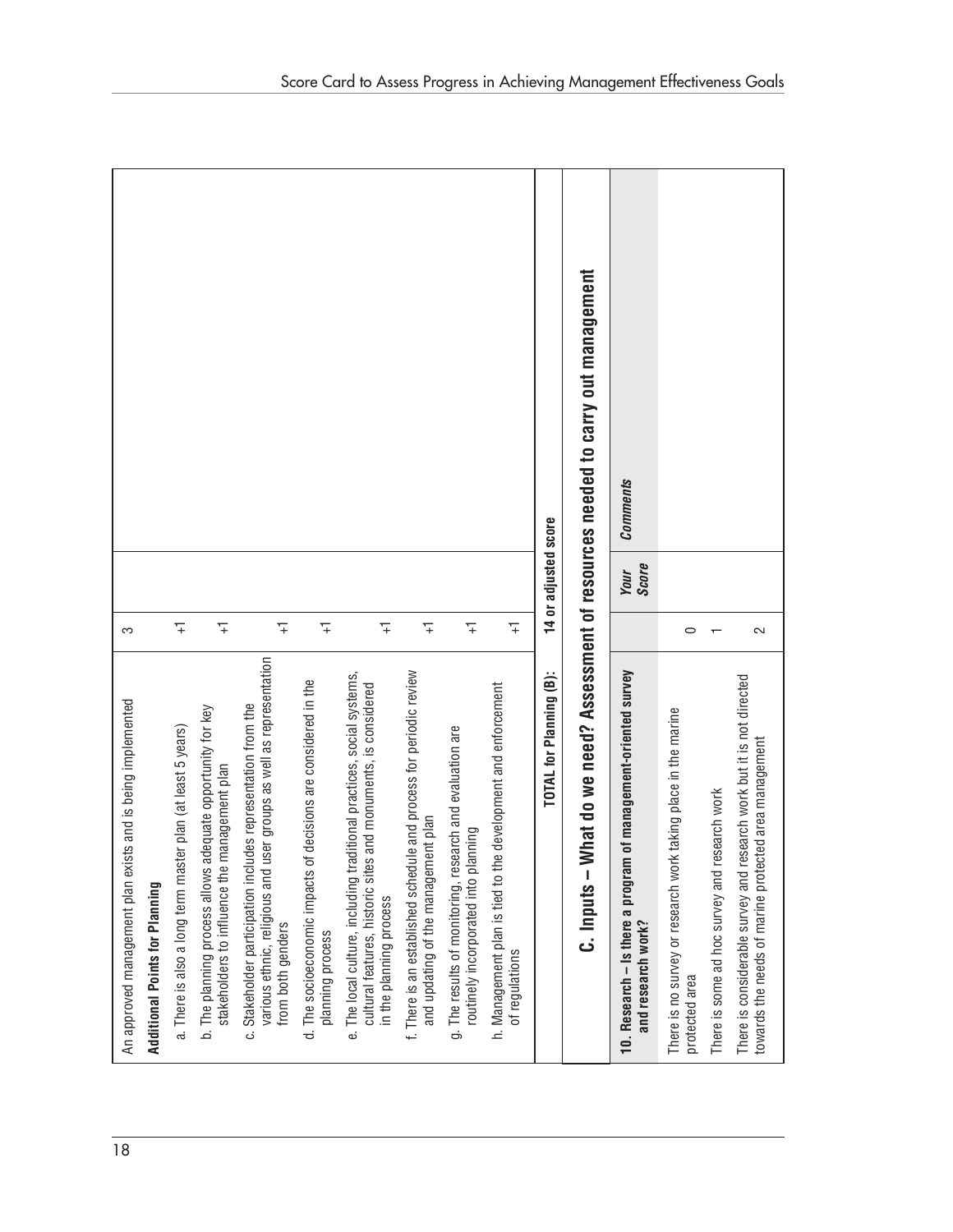| There is a comprehensive, integrated program of survey and research<br>work which is relevant to management needs            | က              |                      |                            |
|------------------------------------------------------------------------------------------------------------------------------|----------------|----------------------|----------------------------|
| Additional Point                                                                                                             |                |                      |                            |
| a. Carrying capacity studies have been conducted to determine<br>sustainable use levels                                      | $\overline{+}$ |                      |                            |
| 11. Staff numbers - Are there enough people employed to manage<br>the protected area?                                        |                | <b>Score</b><br>Your | Comments (provide details) |
| There are no staff                                                                                                           | $\circ$        |                      |                            |
| critical management activities<br>Staff numbers are inadequate for                                                           |                |                      |                            |
| Staff numbers are below optimum level for critical management<br>activities                                                  | 2              |                      |                            |
| Staff numbers are adequate for the management needs of the site                                                              | က              |                      |                            |
| <b>Additional Point</b>                                                                                                      |                |                      |                            |
| a. There is additional support from volunteer programs, local<br>communities, etc                                            | $\overline{+}$ |                      |                            |
| 12. Current budget - Is the current budget sufficient?                                                                       |                | Score<br>Your        | <b>Comments</b>            |
| In the comments column: please detail of the sources of funding                                                              |                |                      |                            |
| There is no budget for the marine protected area                                                                             | $\circ$        |                      |                            |
| The available budget is inadequate for basic management needs and<br>presents a serious constraint to the capacity to manage |                |                      |                            |
| The available budget is acceptable, but could be further improved to<br>fully achieve effective management                   | $\sim$         |                      |                            |
| The available budget is sufficient and meets the full management                                                             |                |                      |                            |
| needs of the protected area                                                                                                  | S              |                      |                            |
|                                                                                                                              |                |                      |                            |
|                                                                                                                              |                |                      |                            |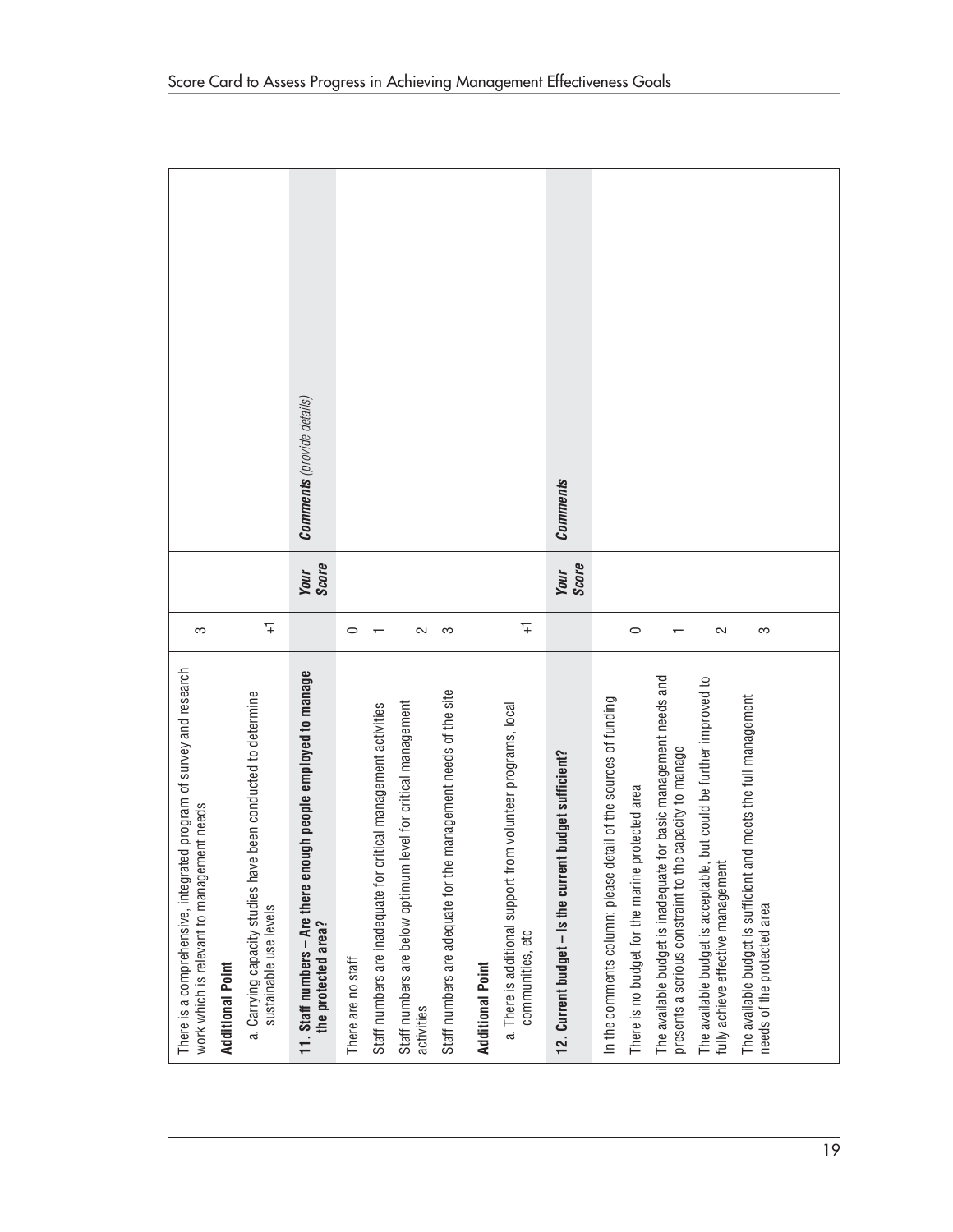| 20 | <b>Additional Points</b>                                                                                                                                           |                |                             |                                                                             |
|----|--------------------------------------------------------------------------------------------------------------------------------------------------------------------|----------------|-----------------------------|-----------------------------------------------------------------------------|
|    | a. There is a secure budget for the marine protected area and its<br>i-year basis.<br>management needs on a mult                                                   | $\vec{r}$      |                             |                                                                             |
|    | b. The budget is not entirely dependent on government funding;<br>instead, funding also comes from NGO contributions, taxes,<br>fees, etc.                         | $\overline{+}$ |                             |                                                                             |
|    | TOTAL for Inputs (C):                                                                                                                                              |                | 14 or adjusted score        |                                                                             |
|    | ©<br><br>D. Process - How do                                                                                                                                       |                |                             | go about management? Assessment of the way in which management is conducted |
|    | 13. Education and awareness program - Is there a planned<br>education program?                                                                                     |                | <b>Score</b><br><b>Your</b> | <b>Comments</b> (list your major communication actions)                     |
|    | There is no education and awareness program                                                                                                                        | $\circ$        |                             |                                                                             |
|    | There is a limited and ad hoc education and awareness program,<br>but no overall planning for this component                                                       |                |                             |                                                                             |
|    | There is a planned education and awareness program but there are<br>still serious gaps                                                                             | $\sim$         |                             |                                                                             |
|    | There is a planned and effective education and awareness program<br>fully linked to the objectives and needs of the protected area                                 | က              |                             |                                                                             |
|    | 14. Communication between stakeholders and managers - Is there<br>communication between stakeholders and managers?                                                 |                | Score<br><b>Your</b>        | Comments                                                                    |
|    | between managers and<br>There is little or no communication<br>stakeholders involved in the MPA                                                                    | $\circ$        |                             |                                                                             |
|    | There is communication between managers and stakeholders but this<br>is not a planned or scheduled program                                                         |                |                             |                                                                             |
|    | program that is being used to<br>build support for the MPA amongst relevant stakeholders but<br>There is a planned communication<br>implementation is limited yet. | 2              |                             |                                                                             |
|    | program that is being implemented<br>to built support for the MPA amongst relevant stakeholders.<br>There is a planned communication                               | က              |                             |                                                                             |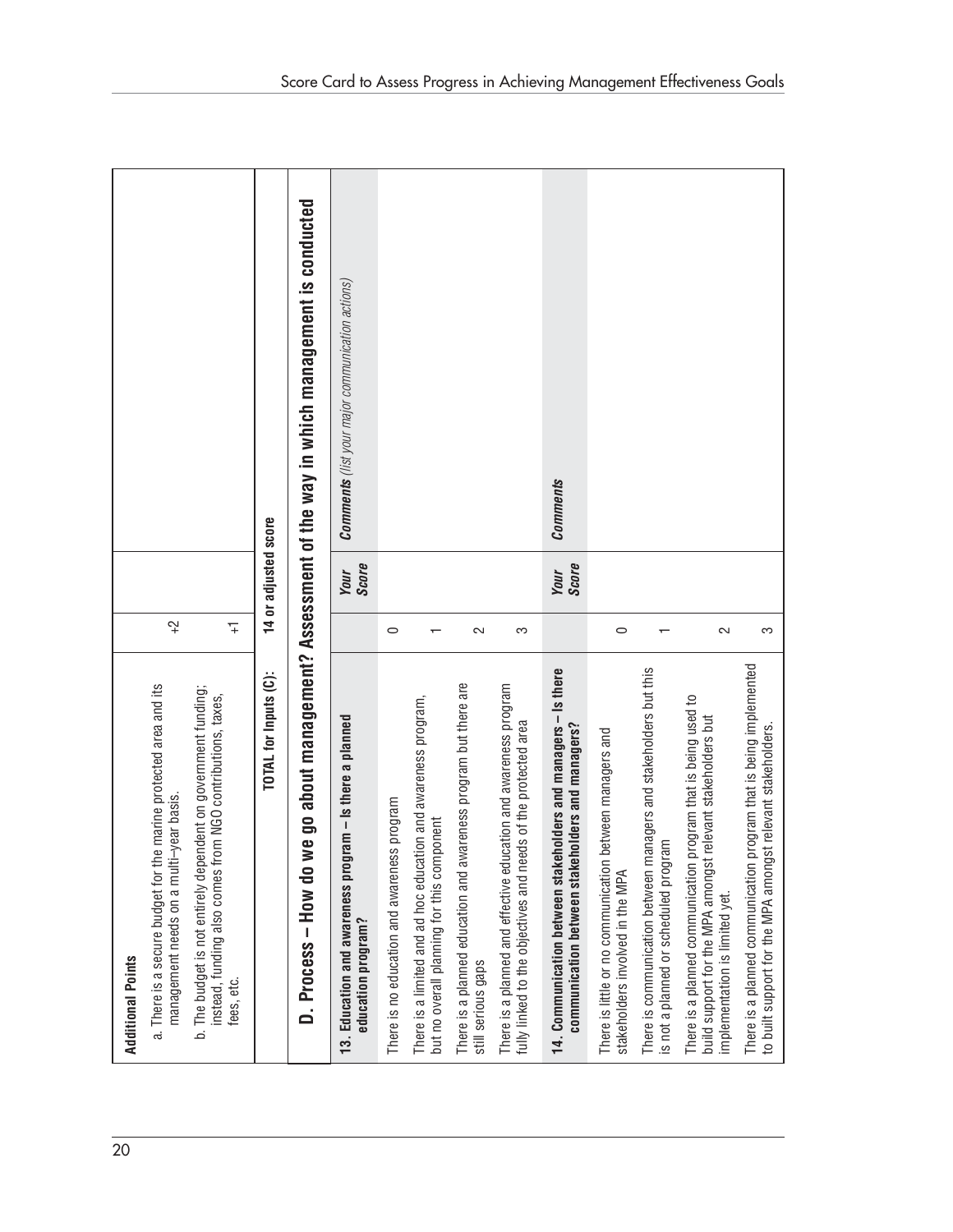| <b>Additional Point</b>                                                                                                                               |                |                      |                 |
|-------------------------------------------------------------------------------------------------------------------------------------------------------|----------------|----------------------|-----------------|
| with other MPA managers (and for<br>example exchanges of good practices)<br>There is some communication                                               | $\overline{+}$ |                      |                 |
| 15. Stakeholder involvement and participation - Do stakeholders<br>have meaningful input to management decisions?                                     |                | <b>Score</b><br>Your | <b>Comments</b> |
| Stakeholders have no input into decisions relating to the management<br>of the protected area                                                         | $\circ$        |                      |                 |
| management but no direct involvement in the resulting decisions<br>Stakeholders have some input into discussions relating to                          |                |                      |                 |
| Stakeholders directly contribute to some decisions management                                                                                         | $\sim$         |                      |                 |
| Stakeholders directly participate in making decisions relating<br>to management                                                                       | က              |                      |                 |
| <b>Additional Point</b>                                                                                                                               |                |                      |                 |
| a. There are clear financial contributions / agreements between MPA<br>and tourism operators to recover MPA resources rents for<br>local benefits     | $\overline{+}$ |                      |                 |
| resident or regularly using the MPA have input to management<br>16. Indigenous people – Do indigenous and traditional peoples<br>decisions?           |                | Score<br>Your        | <b>Comments</b> |
| Indigenous and traditional peoples have no input into decisions<br>relating to the management of the protected area                                   | $\circ$        |                      |                 |
| Indigenous and traditional peoples have some input into discussions<br>relating to management but no direct involvement in the resulting<br>decisions |                |                      |                 |
| Indigenous and traditional peoples directly contribute to some<br>decisions relating to management                                                    | 2              |                      |                 |
| Indigenous and traditional peoples directly participate in making<br>decisions relating to management                                                 | က              |                      |                 |
|                                                                                                                                                       |                |                      |                 |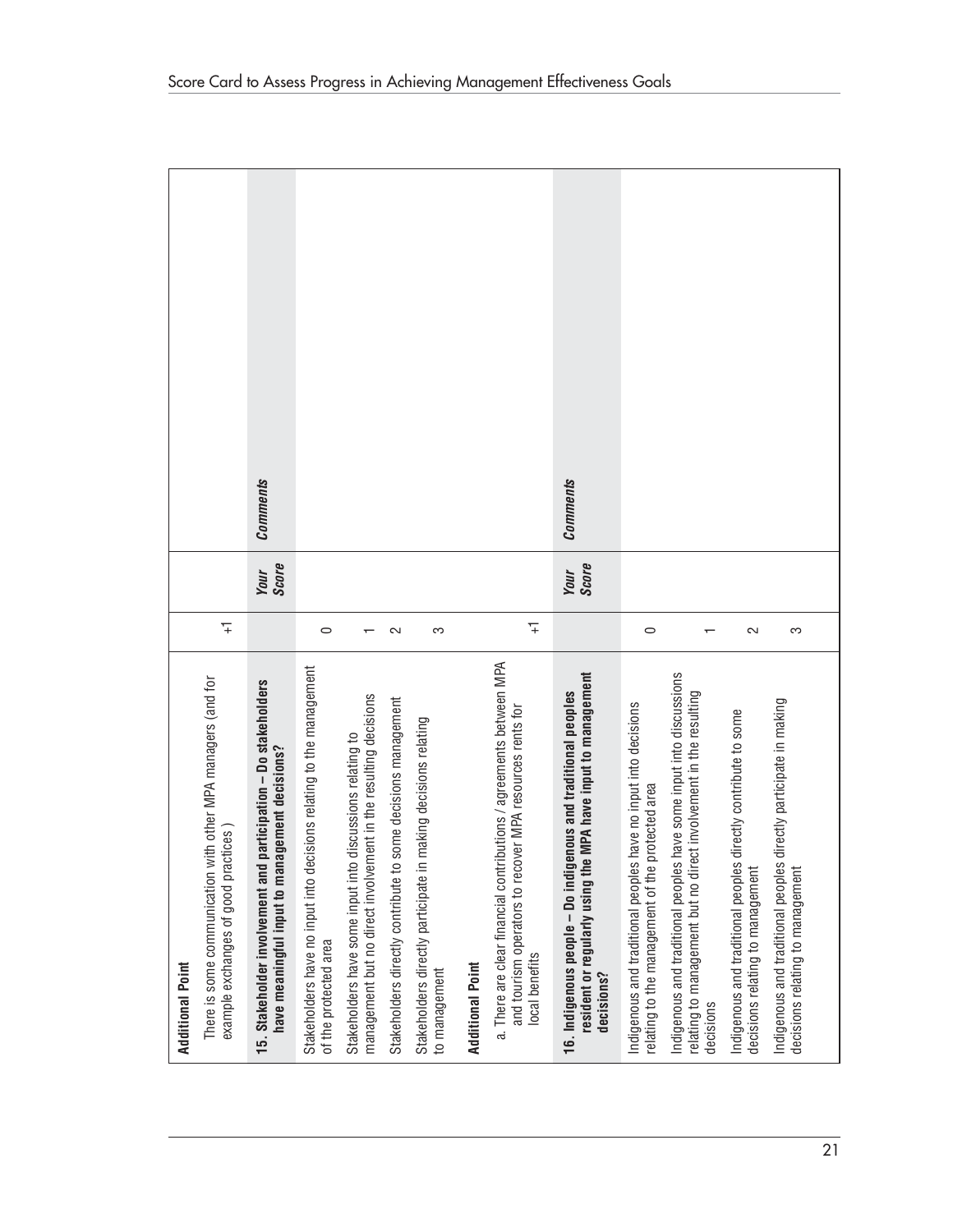**Your Comments** (list your major training needs) **Comments** (list your major training needs) **Comments Your Comments Comments Your Comments Score Score Your**<br>Score  **and governance indicators monitored and evaluated? Score**  $\circ$  $\overline{a}$  $\sim$ က  $\circ$  $\sim$ <u>က</u>  $\circ$  $\sim$ က Staff are untrained. 0 to fully achieve the objectives of management.  $\qquad \qquad \mid \quad 2$ the marine protected area, and with anticipated future needs.  $\qquad \qquad \mid \quad \text{3}$ There is little or no equipment and facilities. 0 Most of equipment and facilities are adequate and maintained.  $2$ There is adequate equipment and facilities and it is well maintained.  $\begin{array}{|c|} \hline \end{array}$  3 and governance context of the MPA  $\blacksquare$ system but results are not systematically used for management  $\qquad \qquad \mid \quad 2$ and used in adaptive management  $3$ marine protected area.  $\hskip1cm 1$ There is some equipment and facilities but these are wholly inadequate.  $|$  1 strategy and/or no regular collection of results 1 There is some equipment and facilities but these are wholly inadequate. There is no monitoring and evaluation the biophysical, socioeconomic<br>and governance context of the MPA There is no monitoring and evaluation the biophysical, socioeconomic A good monitoring and evaluation system exists, is well implemented A good monitoring and evaluation system exists, is well implemented Staff training and skills are adequate, but could be further improved<br>to fully achieve the objectives of management. 19. Monitoring and evaluation - Are biophysical, socioeconomic Staff training and skills are adequate, but could be further improved There is adequate equipment and facilities and it is well maintained. **19. Monitoring and evaluation – Are biophysical, socioeconomic** Staff training and skills are in tune with the management needs of<br>the marine protected area, and with anticipated future needs. Staff training and skills are in tune with the management needs of There is some ad hoc monitoring and evaluation, but no overall There is an agreed and implemented monitoring and evaluation system but results are not systematically used for management There is some ad hoc monitoring and evaluation, but no overall There is an agreed and implemented monitoring and evaluation Most of equipment and facilities are adequate and maintained. a. The MPA participates as a site in national or international and governance indicators monitored and evaluated? a. The MPA participates as a site in national or internationalStaff training and skills are low relative to the needs of the Staff training and skills are low relative to the needs of the 17. Staff training - Is there enough training for staff? 22 **17. Staff training – Is there enough training for staff?** 18. Equipment - Is the site adequately equipped? **18. Equipment – Is the site adequately equipped?** strategy and/or no regular collection of results There is little or no equipment and facilities. and used in adaptive management marine protected area. Staff are untrained. **Additional Points Additional Points**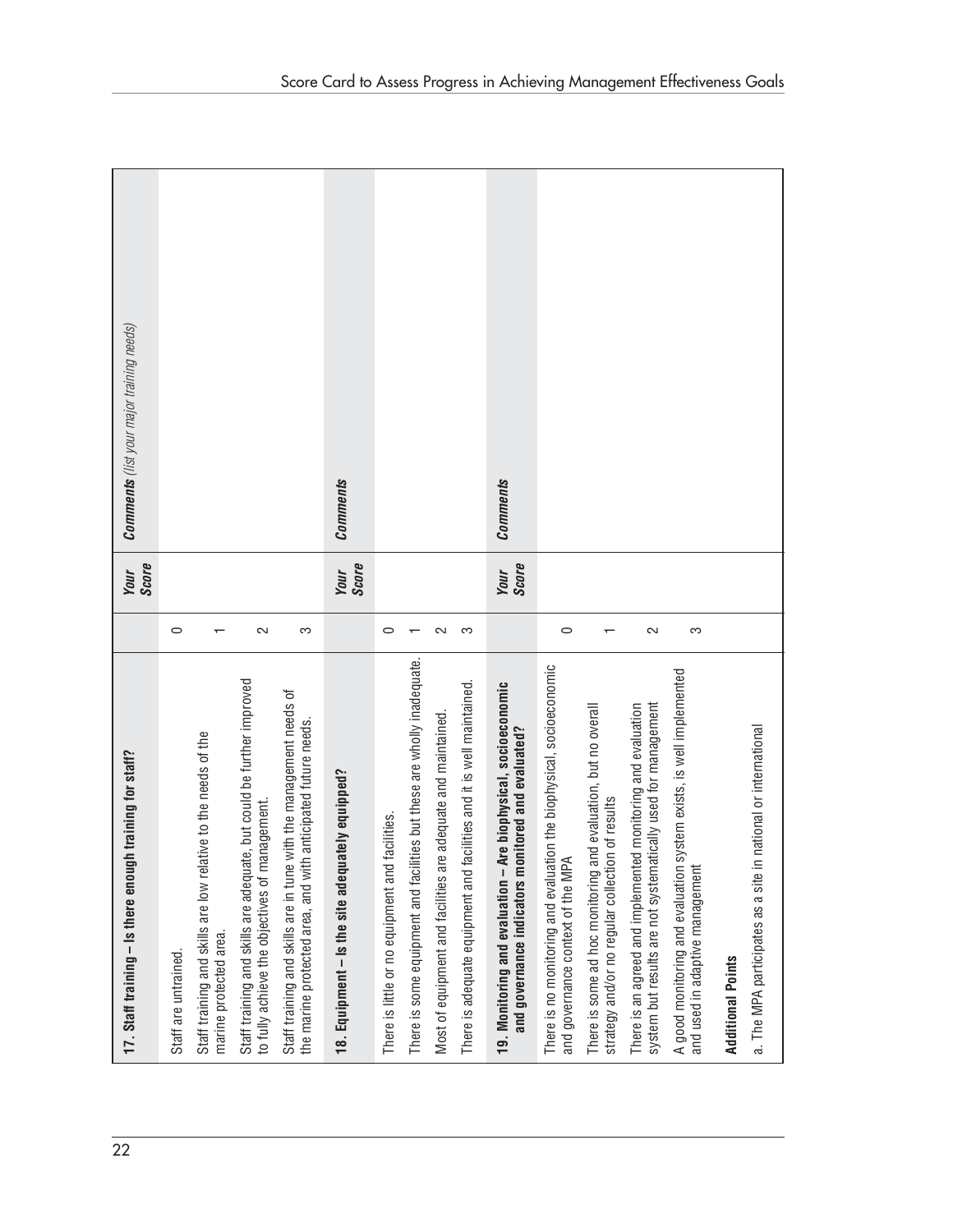| GCRMN, AGGRA or similar. (Provide the name of the program(s))<br>b. There is an Emergency Response Capability in place to mitigate<br>environmental monitoring programs such CARICOMP, CPACC,<br>impacts from non threats                                                  | $\overline{+}$<br>$\overline{+}$ |                             |                                                                         |
|----------------------------------------------------------------------------------------------------------------------------------------------------------------------------------------------------------------------------------------------------------------------------|----------------------------------|-----------------------------|-------------------------------------------------------------------------|
| TOTAL for process (D):                                                                                                                                                                                                                                                     |                                  | 25 or adjusted score        |                                                                         |
| programs and actions; delivery of products and services<br>E. Outputs -                                                                                                                                                                                                    |                                  |                             | - What were the results? Assessment of the implementation of management |
| N.B.: The outputs should be assessed based on progress since the last assessment. If this is the first time the Score Card is being used, respondents<br>should assess outputs over the last 3 years. For newly establish MPAs, respondents may have to skip this section. |                                  |                             |                                                                         |
| 20. Context indicators – have context indicators been improved?                                                                                                                                                                                                            |                                  | <b>Score</b><br>Your        | <b>Comments</b>                                                         |
| rs to question 1. Legal status)<br>a. Legal status has improved (refer                                                                                                                                                                                                     | $^{+2}$                          |                             |                                                                         |
| b. Regulations have improved (refers to question 2. MPA Regulations)                                                                                                                                                                                                       | $\widetilde{ }$                  |                             |                                                                         |
| (refers to question 3.<br>c. Law enforcement has improved<br>Law enforcement)                                                                                                                                                                                              | $\widetilde{c}^+$                |                             |                                                                         |
| d. Boundary demarcation has improved (refers to question 4.<br>MPA Boundary demarcation)                                                                                                                                                                                   | $\widetilde{ }$                  |                             |                                                                         |
| The MPA has been integrated into ICM (refers to question 5.<br>Integration of the MPA)<br>$\overline{e}$ .                                                                                                                                                                 | $\widetilde{ }$                  |                             |                                                                         |
| f. The resource inventory has improved (refers to question 6.<br>Resource inventory)                                                                                                                                                                                       | $\widetilde{ }$                  |                             |                                                                         |
| g. Stakeholder awareness and concern has improved<br>refers to question 7.)                                                                                                                                                                                                | $\ddot{ }$                       |                             |                                                                         |
| 21. Products and services                                                                                                                                                                                                                                                  |                                  | <b>Score</b><br><b>Your</b> | <b>Comments</b>                                                         |
| or new one have been installed<br>$\mathbf{a}$ . Signs – signs are now available,                                                                                                                                                                                          | $\overline{+}$                   |                             |                                                                         |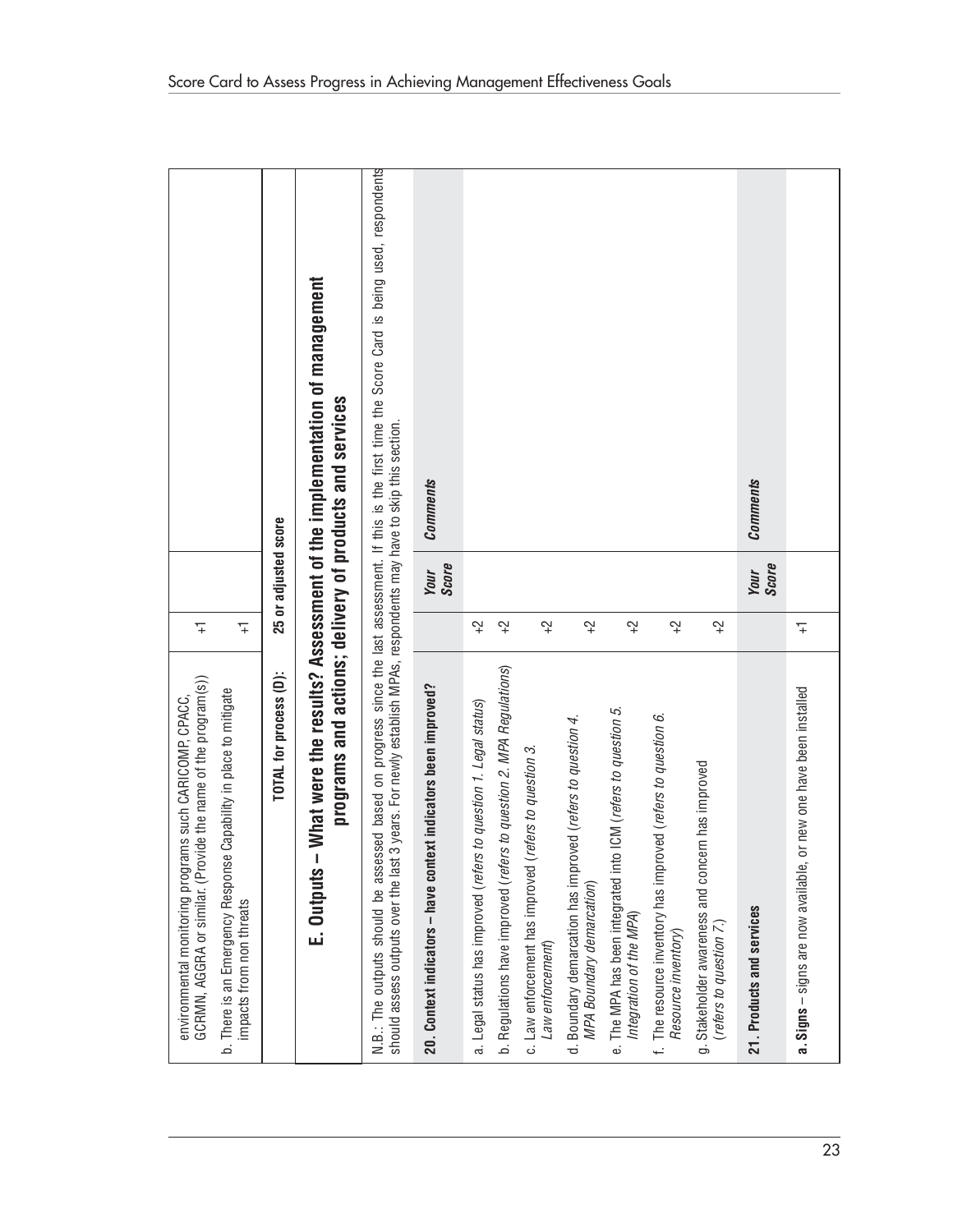**Comments Comments Comments Your Comments Your Comments Your Comments Your**<br>Score **Your**<br>Score **Your**<br>Score  **and/or management activities (e.g. advisory council) – are Score (e.g. public outings at the MPA) – have education activities Score activities (listed in the data sheet) been improved to Score**  $\widetilde{C}^+$  $\overline{+}$ been installed  $+2$  $\circ$ one have been developed  $+1$  $\circ$  $\leftarrow$  $\sim$  $\overline{\phantom{0}}$  $\sim$  $\circ$  $\overline{\phantom{m}}$  $\sim$ decision-making and/or management activities 0 decision-making and/or management activities  $\qquad \qquad \Box$ There are no education activities available for stakeholders  $0$ There are sufficient education activities available for stakeholders  $2$ Management activities has not been improved  $\qquad \qquad \Box$ Management activities have been sufficiently improved  $\qquad$  2 decision-making and/or management activities, but not sufficient 1 they are not sufficient  $1$ Some measures have been taken to improve management activities  $\quad \, \mid \, \, \,$  1 22. Mechanisms for stakeholder participation in decision-making **22. Mechanisms for stakeholder participation in decision-making** Some measures have been taken to improve management activities Education materials - education materials are available, or new **c. Education materials** – education materials are available, or new There are some education activities available for stakeholders, but There are some education activities available for stakeholders, but and/or management activities (e.g. advisory council) - are mechanisms available to ensure stakeholder participation? (e.g. public outings at the MPA) - have education activities 24. Management activities - have the two critical management  **mechanisms available to ensure stakeholder participation?** decision-making and/or management activities, but not sufficient There are sufficient education activities available for stakeholders **24. Management activities – have the two critical management** There are sufficient mechanisms for stakeholder participation in There are sufficient mechanisms for stakeholder participation in There are some mechanisms for stakeholder participation in **b. Moorings** - moorings are now available, or new one have 24 **b. Moorings** – moorings are now available, or new one have There are some mechanisms for stakeholder participation in There are no education activities available for stakeholders activities (listed in the data sheet) been improved to 23. Environmental education activities for stakeholders There are no mechanisms for stakeholder participation in **23. Environmental education activities for stakeholders** There are no mechanisms for stakeholder participation in Management activities have been sufficiently improved decision-making and/or management activities decision-making and/or management activities Management activities has not been improved been developed for stakeholders?  **been developed for stakeholders?** one have been developed they are not sufficient address threats  **address threats** been installed نى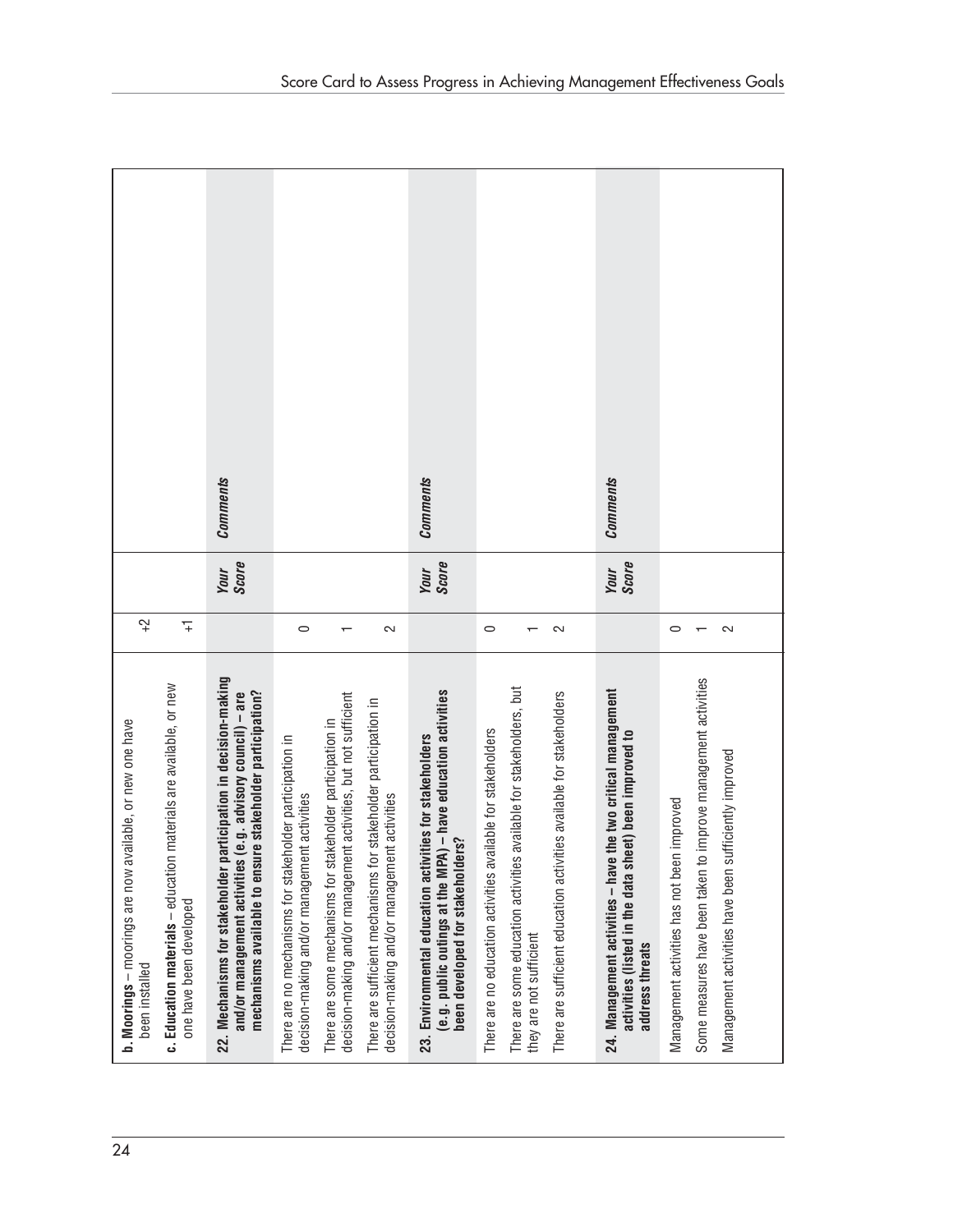| Comments                                                                  |                                                 |                                                                                                                 |                                                                               |                                                                                    | <b>Comments</b>                                                                                                 |                                                      |                                                                                                                                         |                                                                                                                |                                                                                                                        | <b>Comments</b>    |                                                                                                  |                                                                                                                        |  |  |
|---------------------------------------------------------------------------|-------------------------------------------------|-----------------------------------------------------------------------------------------------------------------|-------------------------------------------------------------------------------|------------------------------------------------------------------------------------|-----------------------------------------------------------------------------------------------------------------|------------------------------------------------------|-----------------------------------------------------------------------------------------------------------------------------------------|----------------------------------------------------------------------------------------------------------------|------------------------------------------------------------------------------------------------------------------------|--------------------|--------------------------------------------------------------------------------------------------|------------------------------------------------------------------------------------------------------------------------|--|--|
| <b>Score</b><br>Your                                                      |                                                 |                                                                                                                 |                                                                               |                                                                                    | Score<br>Your                                                                                                   |                                                      |                                                                                                                                         |                                                                                                                |                                                                                                                        | Score<br>Your      |                                                                                                  |                                                                                                                        |  |  |
|                                                                           | $\circ$                                         |                                                                                                                 | $\sim$                                                                        | S                                                                                  |                                                                                                                 | $\circ$                                              |                                                                                                                                         | $\sim$                                                                                                         | က                                                                                                                      |                    | $\sim$                                                                                           | က                                                                                                                      |  |  |
| 25. Visitor facilities - does the MPA have sufficient visitor facilities? | services<br>There are no visitor facilities and | Visitor facilities and services are inappropriate for current levels of<br>visitation or are under construction | There are some visitor facilities and services, but they could<br>be improved | Visitor facilities and services are sufficient for current levels<br>of visitation | 26. Fees – If fees (entry fees - tourism, fines) are applied, do they<br>help marine protected area management? | Although a fee system exists, fees are not collected | The fees are collected, but they go straight to central government and<br>are not returned to the marine protected area or its environs | The fees are collected, but they are disbursed to the local authority<br>rather than the marine protected area | There are fees for visiting the marine protected area that help to<br>support this and/or other marine protected areas | 27. Staff Training | Staff was trained but could be further improved to fully achieve the<br>objectives of management | Staff was trained in tune with the management needs of the marine<br>protected area, and with anticipated future needs |  |  |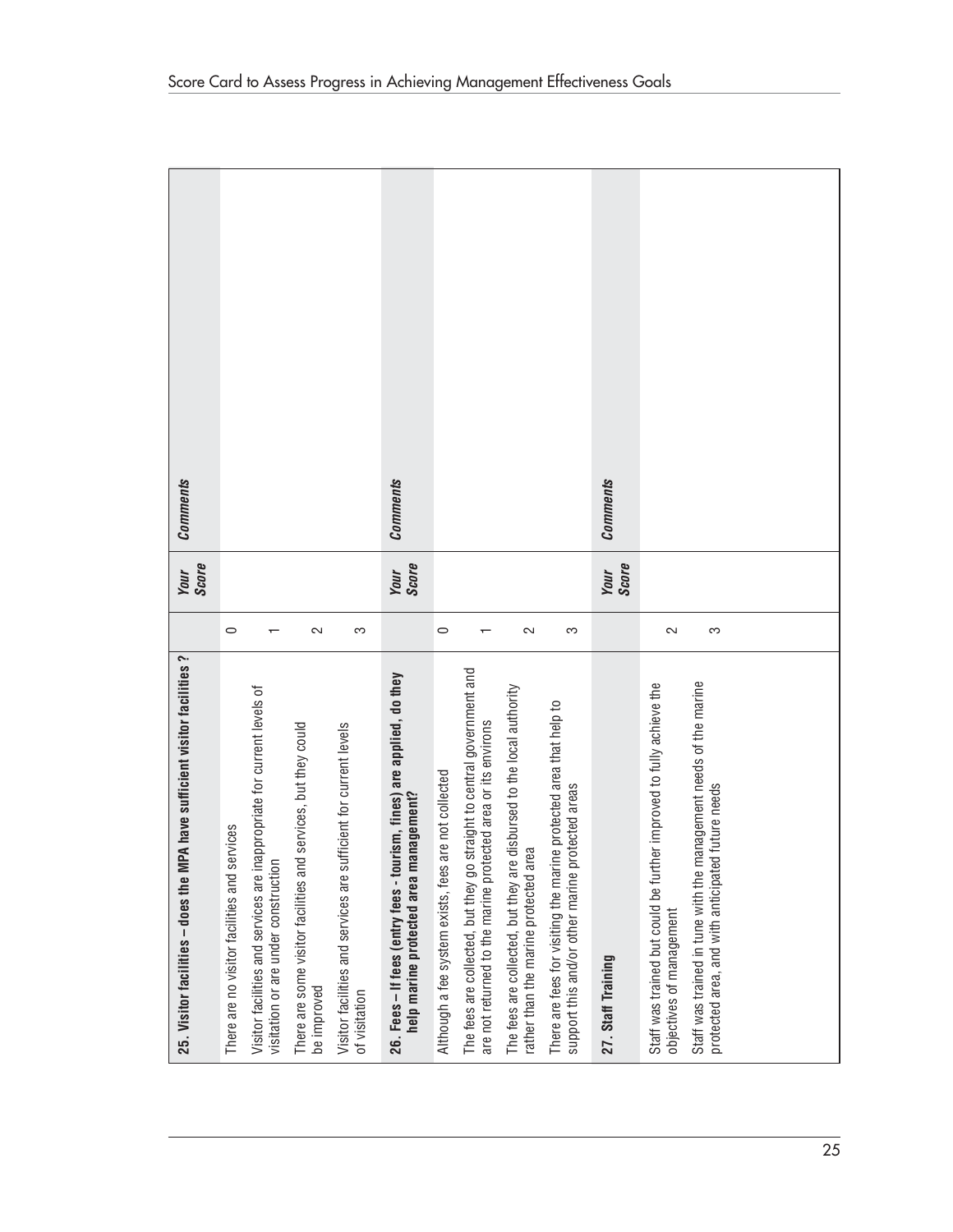| 26 | TOTAL for outputs (E):                                                                                            |         | 33 or adjusted score |                 |
|----|-------------------------------------------------------------------------------------------------------------------|---------|----------------------|-----------------|
|    | F. Outcomes - What did we achieve? Assessment of the outcomes and the extent<br>to which they achieved objectives |         |                      |                 |
|    | 28. Objectives - Have MPA objectives (listed in the data sheet<br>page) been addressed?                           |         | Score<br>Your        | <b>Comments</b> |
|    | Management objectives have not been addressed                                                                     | $\circ$ |                      |                 |
|    | addressed somewhat<br>Management objectives have been                                                             |         |                      |                 |
|    | sufficiently addressed<br>Management objectives have been                                                         | $\sim$  |                      |                 |
|    | significantly addressed<br>Management objectives have been                                                        | က       |                      |                 |
|    | 29. Threats - Have threats (listed in the data sheet page)<br>been reduced?                                       |         | Score<br>Your        | <b>Comments</b> |
|    | Threats have increased                                                                                            | 0       |                      |                 |
|    | Threats have stayed at approximately the same levels                                                              |         |                      |                 |
|    | Threats have been reduced somewhat                                                                                | 2       |                      |                 |
|    | Threats have been largely reduced                                                                                 | က       |                      |                 |
|    | 30. Resource conditions-Have resource conditions improved?                                                        |         | Score<br>Your        | <b>Comments</b> |
|    | Resource conditions have declined                                                                                 | $\circ$ |                      |                 |
|    | Resource conditions have stayed at approximately the same levels                                                  |         |                      |                 |
|    | Resource conditions have improved somewhat                                                                        | $\sim$  |                      |                 |
|    | Resource conditions have improved significantly                                                                   | S       |                      |                 |
|    |                                                                                                                   |         |                      |                 |
|    |                                                                                                                   |         |                      |                 |
|    |                                                                                                                   |         |                      |                 |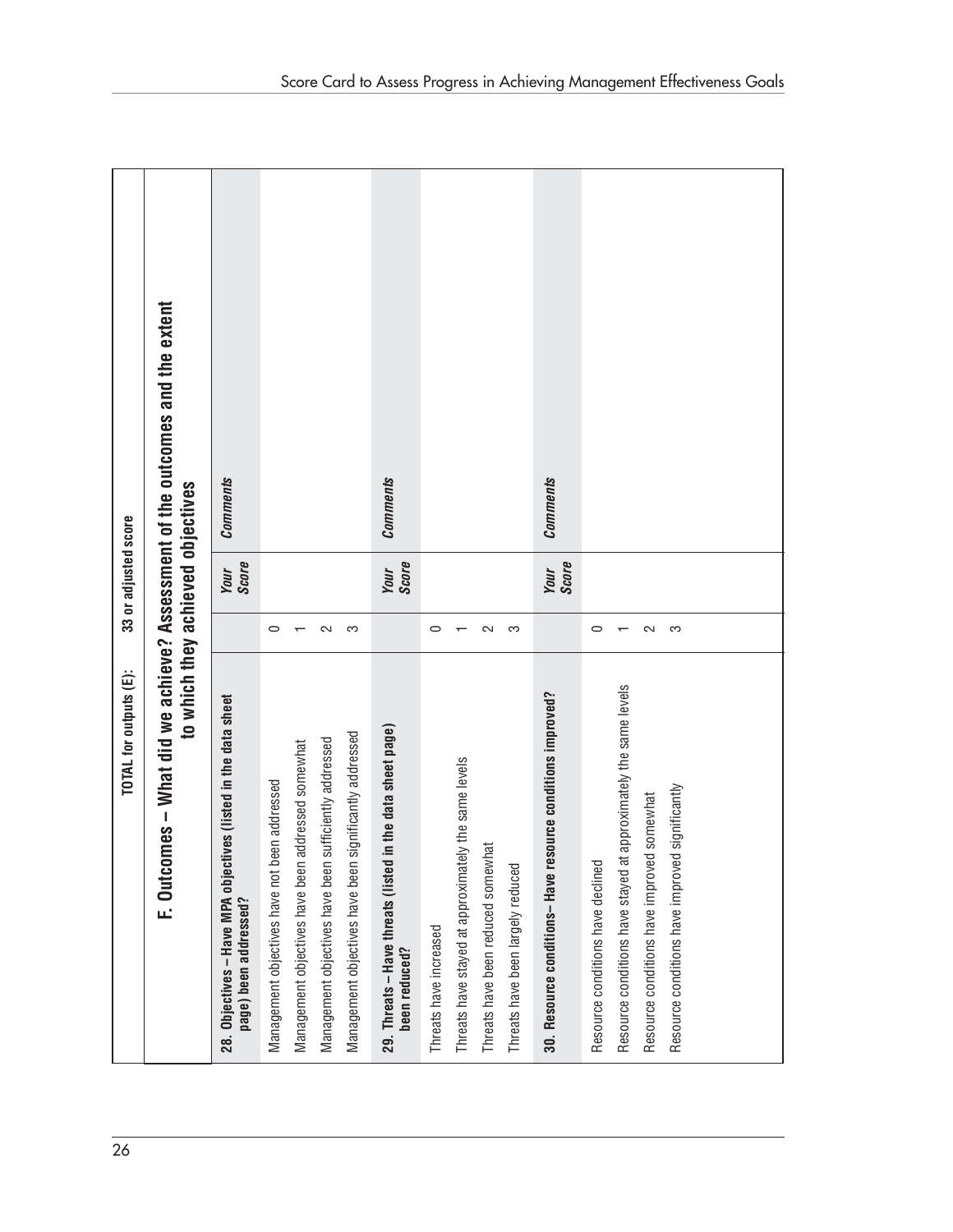| mmunity welfare improved?<br>31. Community welfare - Has co                                                                                                                                                       |                | Score<br>Your | <b>Comments</b> (provide some examples) |
|-------------------------------------------------------------------------------------------------------------------------------------------------------------------------------------------------------------------|----------------|---------------|-----------------------------------------|
| Livelihoods and standards of living in the community have declined                                                                                                                                                | $\circ$        |               |                                         |
| Livelihoods and standards of living in the community have stayed<br>approximately the same                                                                                                                        |                |               |                                         |
| Livelihoods and standards of living in the community have<br>improved somewhat                                                                                                                                    | $\sim$         |               |                                         |
| Livelihoods and standards of living in the community have<br>improved significantly                                                                                                                               | S              |               |                                         |
| <b>Additional points</b>                                                                                                                                                                                          |                |               |                                         |
| traditional practices, relationships, social systems, cultural features,<br>historic sites and monuments linked to marine resources and uses<br>a. MPA management is compatible with the local culture, including | 7              |               |                                         |
| b. Resource use conflicts have been reduced                                                                                                                                                                       | $\overline{+}$ |               |                                         |
| c. Benefits from the MPA are equitably distributed                                                                                                                                                                | $\overline{+}$ |               |                                         |
| d. The non-monetary benefits of the marine resources to society<br>have been maintained or enhanced                                                                                                               | $\overline{+}$ |               |                                         |
| <b>Has community environmental</b><br>32. Environmental awareness -<br>awareness improved?                                                                                                                        |                | Score<br>Your | <b>Comments</b>                         |
| Environmental awareness of resource conditions, threats and<br>management activities has declined                                                                                                                 | $\circ$        |               |                                         |
| Environmental awareness has stayed approximately the same                                                                                                                                                         |                |               |                                         |
| Environmental awareness has improved somewhat                                                                                                                                                                     | $\sim$         |               |                                         |
| Environmental awareness has improved significantly                                                                                                                                                                | က              |               |                                         |
| plying with MPA regulations?<br>33. Compliance - Are users com                                                                                                                                                    |                | Score<br>Your | <b>Comments</b>                         |
| Less than 25% of users are complying with regulations                                                                                                                                                             | $\circ$        |               |                                         |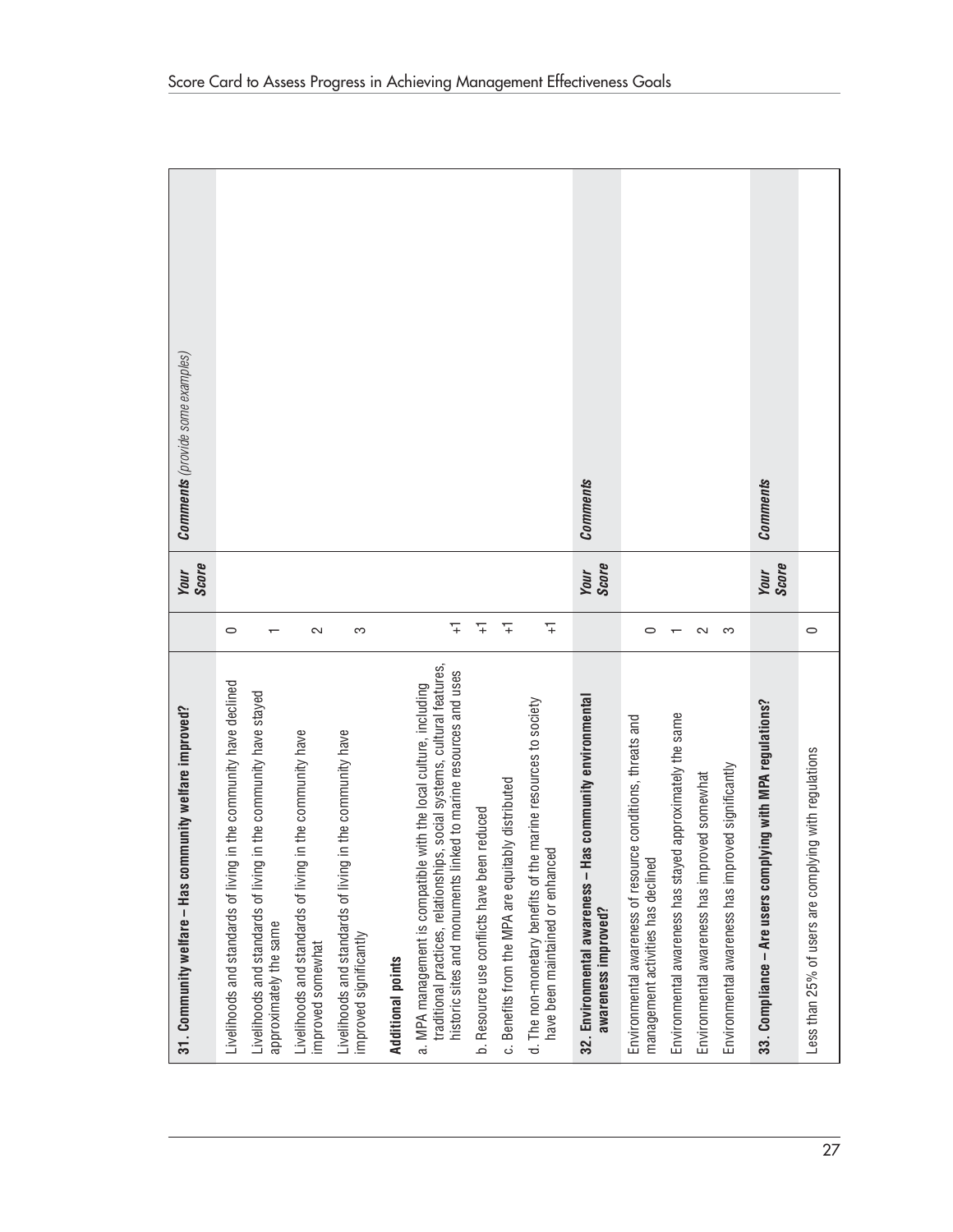| 28 | 25% to 50% of users are complying with regulations                                                        |                |                      |                 |
|----|-----------------------------------------------------------------------------------------------------------|----------------|----------------------|-----------------|
|    | 50% - 75% of users are complying with regulations                                                         | 2              |                      |                 |
|    | Over 75% of users are complying with regulations                                                          | က              |                      |                 |
|    | 34. Stakeholder satisfaction - Are the stakeholders satisfied with<br>the process and outputs of the MPA? |                | <b>Your</b><br>Score | <b>Comments</b> |
|    | Less than 25% of stakeholders are satisfied with the process and<br>outputs of the MPA                    | $\circ$        |                      |                 |
|    | 25 to 50% of stakeholders are satisfied with the process and<br>outputs of the MPA                        |                |                      |                 |
|    | 50% to 75% of stakeholders are satisfied with the process and<br>outputs of the MPA                       | 2              |                      |                 |
|    | Over 75% of stakeholders are satisfied with the process and<br>outputs of the MPA                         | က              |                      |                 |
|    | <b>Additional points</b>                                                                                  |                |                      |                 |
|    | able to effectively participate in<br>a. Stakeholders feel that they are a<br>management decisions        | $\overline{+}$ |                      |                 |
|    | b. Stakeholders feel that they are adequately represented in the MPA<br>decision-making processes         | $\overline{+}$ |                      |                 |
|    | TOTAL for outcomes (F):                                                                                   |                | 27 or adjusted score |                 |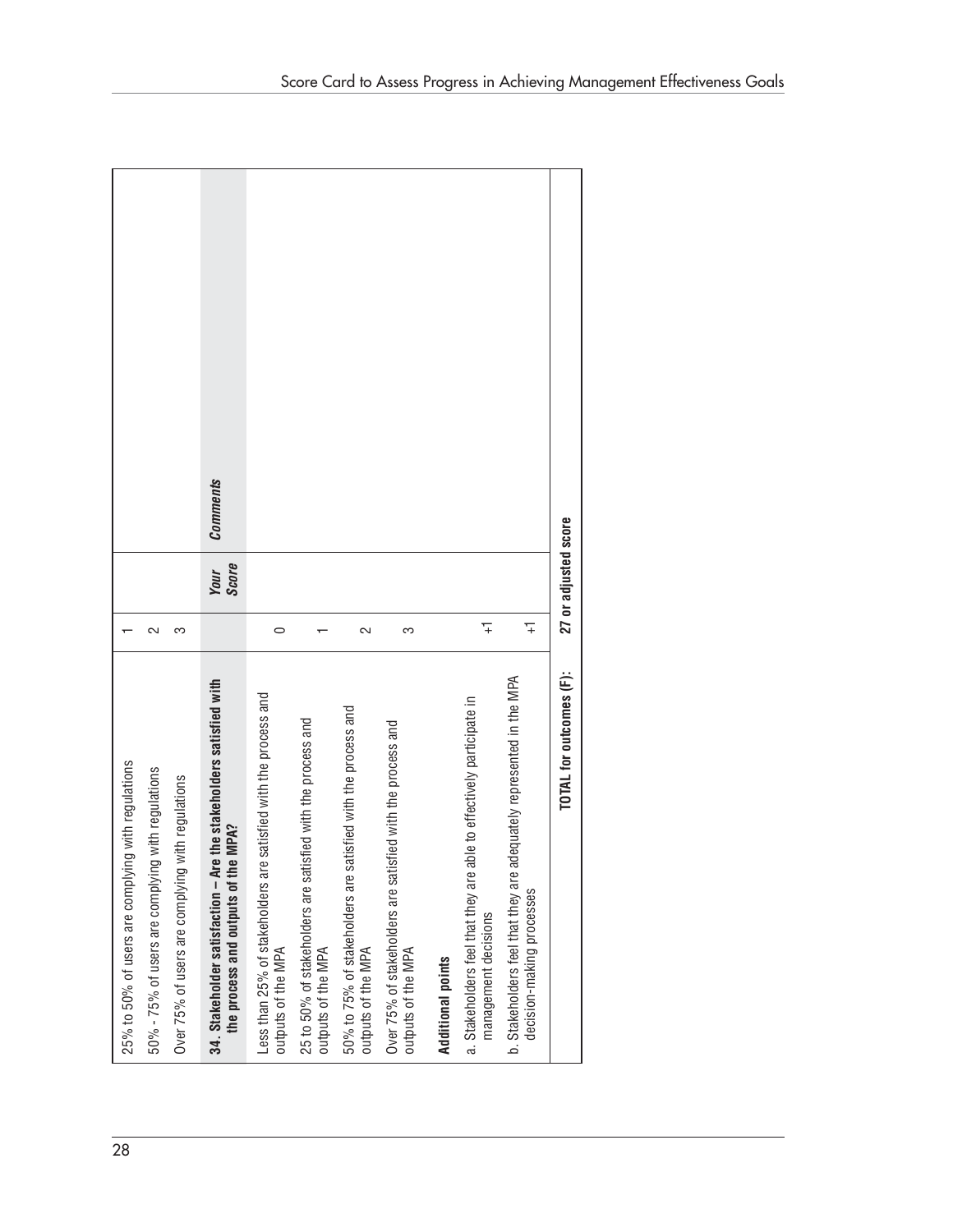Users will have a score for each of the six elements of evaluation after completing the assessment form. If some questions are not scored (e.g., not relevant), the<br>maximum score should be changed to an adjusted score (maxi

|                                        | Score Summary             |                           |                                                                                    |
|----------------------------------------|---------------------------|---------------------------|------------------------------------------------------------------------------------|
| Your score                             | possible score<br>Maximum | maximum score<br>Adjusted | Final score is the percentage<br>adjusted maximum score.<br>of your score over the |
| Final score for Context (A)            | 26                        |                           |                                                                                    |
| Final score for Planning (B)           | $\overline{4}$            |                           |                                                                                    |
| Final score for Inputs (C)             | ₫                         |                           |                                                                                    |
| Final score for Process (D)            | 25                        |                           |                                                                                    |
| Final score for Outputs (E)            | က္တ                       |                           |                                                                                    |
| Final score for <b>Outcomes</b> (F)    | 27                        |                           |                                                                                    |
| $\frac{1}{2}$<br>$Total (= A+B+C+D+E)$ |                           |                           |                                                                                    |